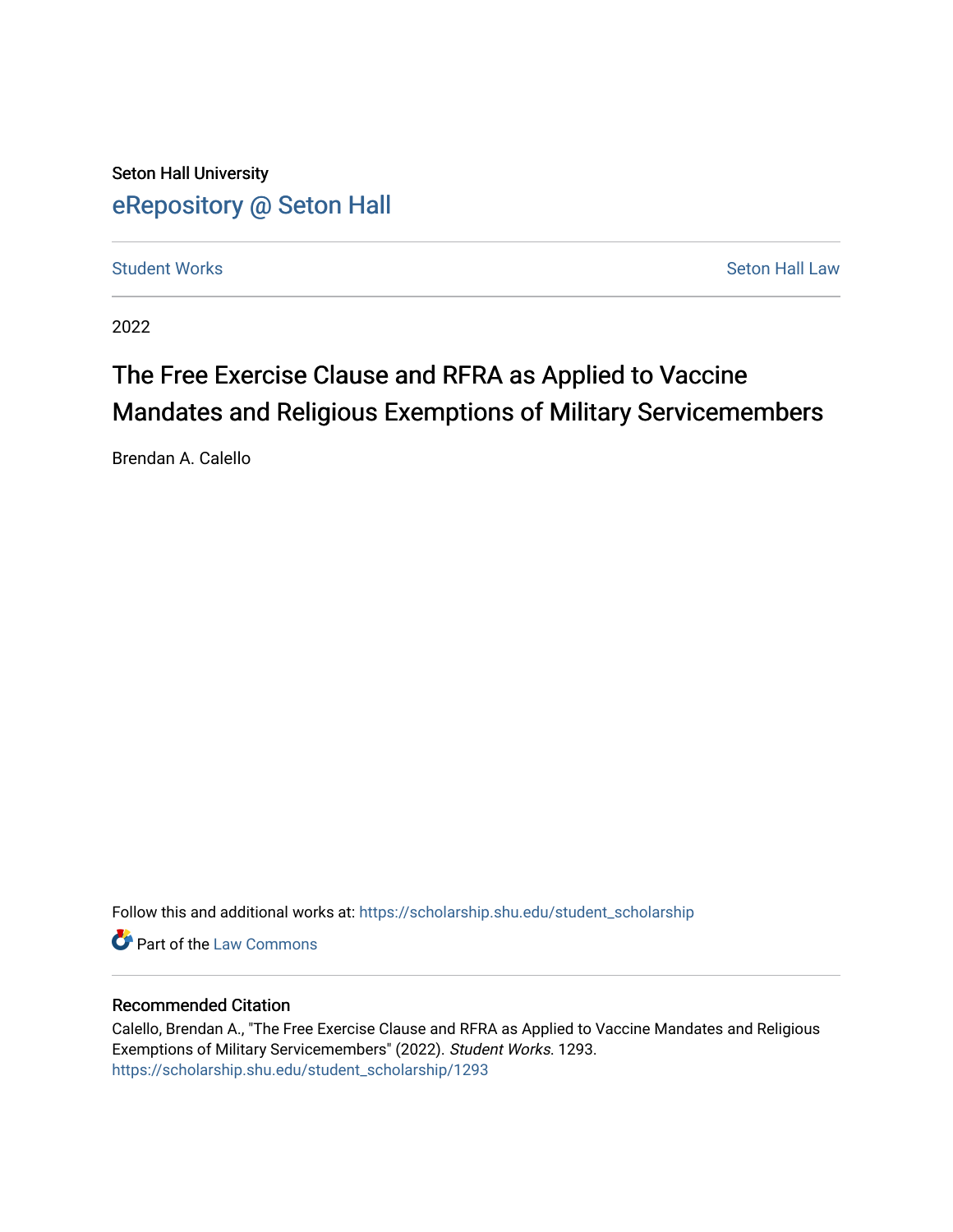"No provision in our constitution ought to be dearer to man than that which protects the rights of conscience against the enterprises of the civil authority." 1

## I. Principles of Religious Liberty

As James Madison explained in his Memorial and Remonstrance Against Religious Assessments, the free exercise of religion "is in its nature an unalienable right" because the duty owed to one's Creator "is precedent, both in order of time and in degree of obligation, to the claims of Civil Society."<sup>2</sup> Religious liberty is not merely a right to personal religious beliefs or even to worship in a sacred place; it also encompasses religious observance and practice.<sup>3</sup> Except in the narrowest circumstances, no one should be forced to choose between living out his or her faith and complying with the law. Therefore, to the greatest extent practicable and permitted by law, religious observance and practice should be reasonably accommodated in all government activity, including employment, contracting, and programming.

The Free Exercise Clause protects not just the right to believe or the right to worship; it protects the right to perform or *abstain from performing* certain physical acts in accordance with one's beliefs.<sup>4</sup> Federal statutes, including the Religious Freedom Restoration Act of 1993, ("RFRA") discussed below, support that protection, broadly defining the exercise of religion to encompass all aspects of observance and practice, whether central to, or required by, a particular religious faith.<sup>5</sup> Religious adherents will often be required to draw lines in the application of

<sup>1</sup> Mary E. McMahon, *May I Be Excused? Individualized Governmental Assessment Exception and the HHS Mandate*, 53 ST. JOHN'S L. REV. 93, 127 (2014).

<sup>2</sup> James Madison, Memorial and Remonstrance Against Religious Assessments (June 20, 1785), in 5 THE FOUNDERS' CONSTITUTION 82 (Philip B. Kurland & Ralph Lerner eds., 1987).

<sup>3</sup> *Sherbert v. Verner*, 374 U.S. 398, 403 (1963) (appellant's conscientious objection to Saturday work constitutes no conduct prompted by religious principles of a kind within the reach of state legislation ).

<sup>4</sup> *Id.* at 404 (if the purpose or effect of a law is to impede the observance of one or all religions or is to discriminate invidiously between religions, that law is constitutionally invalid).

<sup>5</sup> 42 U.S. §§ 2000bb-2000bb-4.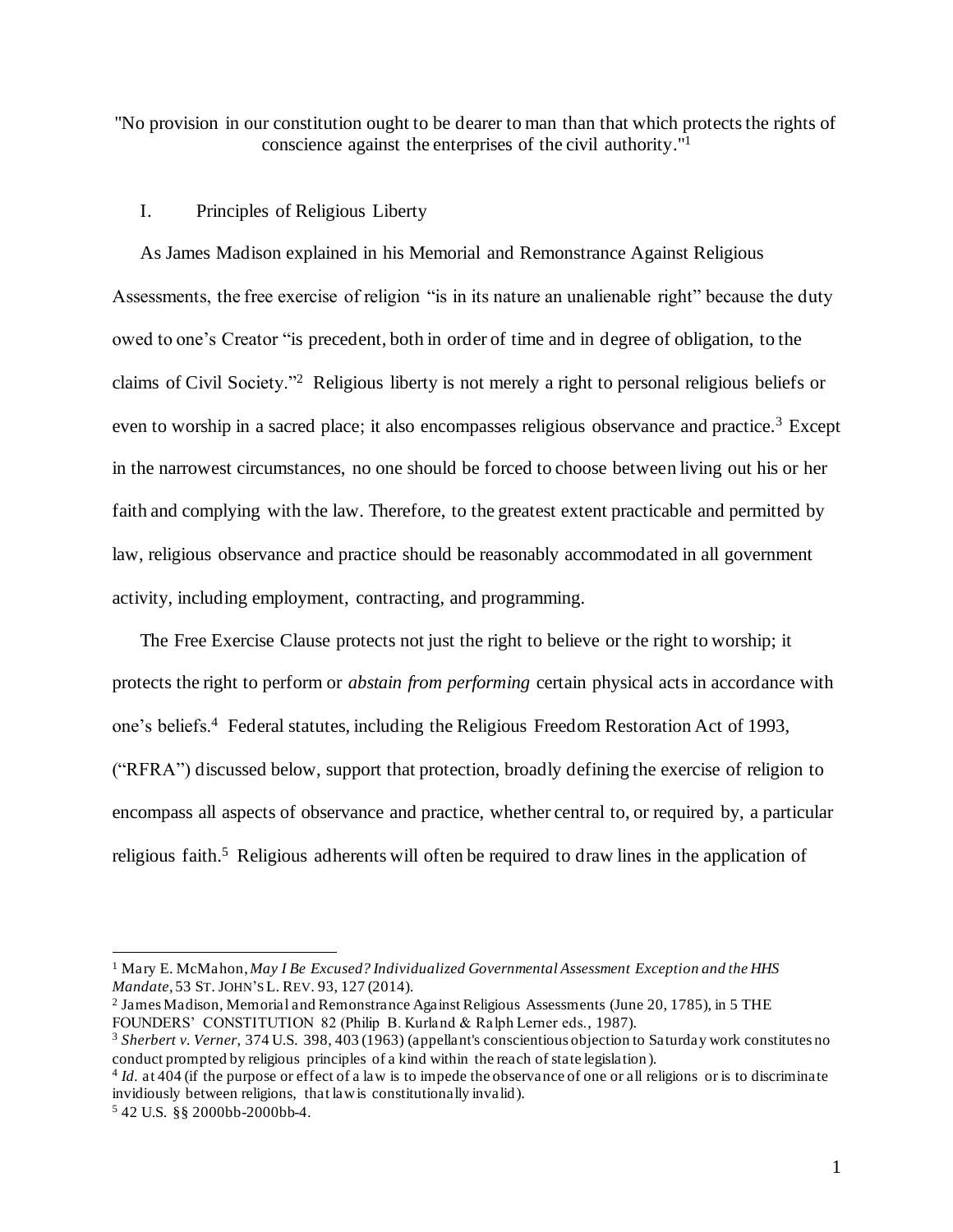their religious beliefs, and government is not competent to assess the reasonableness of such lines drawn, nor would it be appropriate for government to do so.

Except in rare circumstances, government may not treat the same conduct as lawful when undertaken for secular reasons but unlawful when undertaken for religious reasons.<sup>6</sup> A government action that bans an aspect of an adherent's religious observance or practice, compels an act inconsistent with that observance or practice, or substantially pressures the adherent to modify such observance or practice, will qualify as a substantial burden on the exercise of religion, conferring strict scrutiny.<sup>7</sup> The Court has consistently held that the strict scrutiny is satisfied only when a burden on religious exercise is justified by a compelling governmental interest that is advanced by the least restrictive means.<sup>8</sup>

II. Strict Scrutiny Applies to the Military Religious Exemption Claims and Claimants Should Prevail Because the Government Cannot Overcome Strict Scrutiny

Amid the Covid-19 pandemic, both the federal and state governments have issued emergency executive orders and mandates, requiring citizens to conform to a wide array of religious and social restrictions, from occupancy caps on religious gatherings to mandatory vaccination.<sup>9</sup> President Biden required vaccination for three categories of citizens in his 'Covid-19 Action Plan' ("the Plan") appropriately named *Path Out of the Pandemic. <sup>10</sup>* Announced on the White House website on September 9, 2021, the Plan requires vaccination for: (1) employers with 100+ employees affecting over 80 million workers in private sector businesses; (2) federal

<sup>6</sup> *City of Lukumi Babalu Aye v. City of Hialeah*, 508 U.S. 520 (1993).

<sup>7</sup> *Sherbert,* 374 U.S. at 404.

<sup>8</sup> *Brooklyn Diocese*, 141 U.S. 63, 67 (2020).

<sup>9</sup> Anne Flaherty, *Vaccine or test: Biden advances sweeping new mandates for private sector,* ABC News (Nov. 3, 2021, 10:43 AM) https://abcnews.go.com/Health/vaccine-test-biden-advances-sweeping-mandates-privatesector/story?id=80946163.

<sup>10</sup> President Biden's Covid-19 Action Plan, Path Out of the Pandemic (Sept. 9, 2021) *available at*  https://www.whitehouse.gov/covidplan/.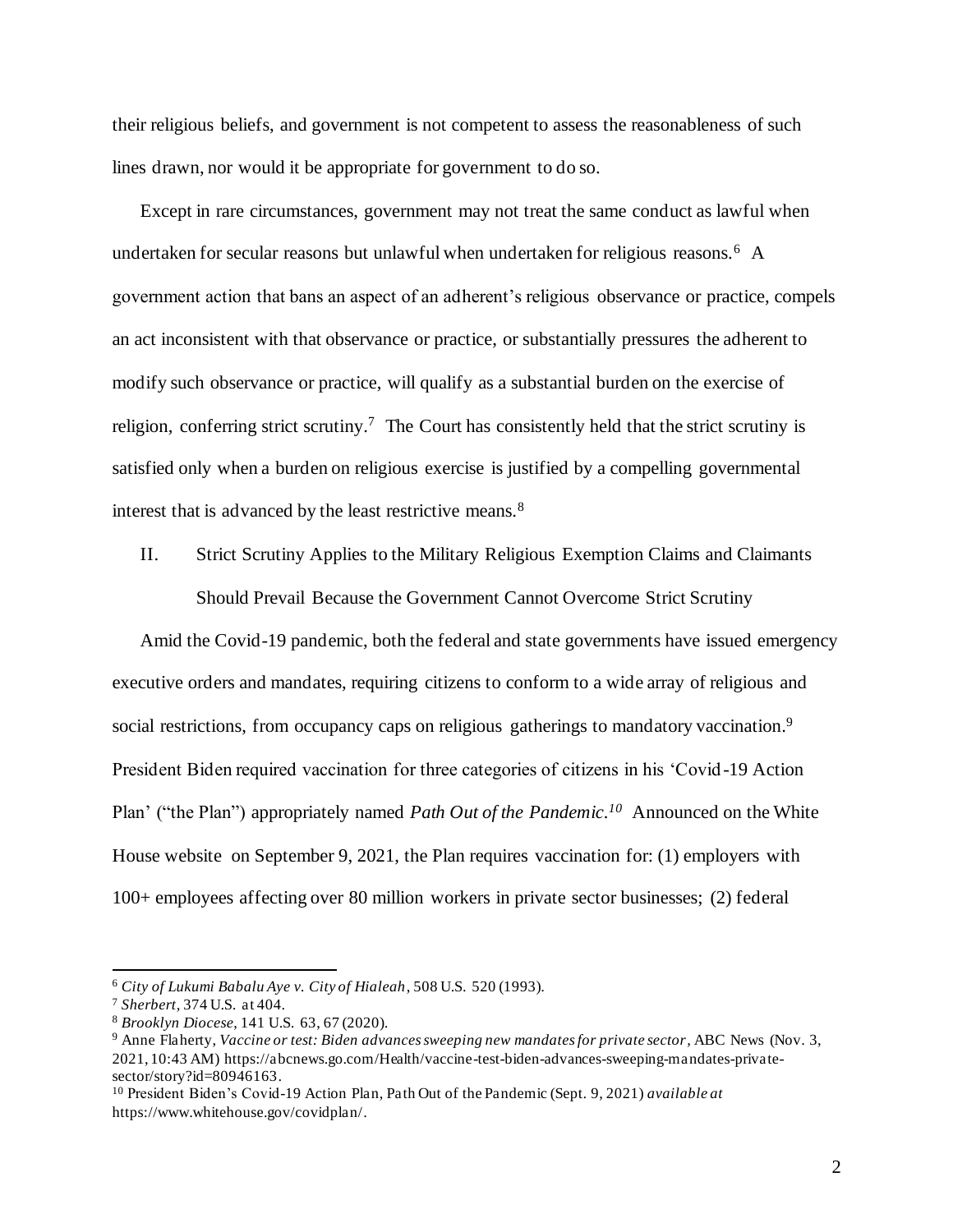workers and the literal millions of contractors that do business with the federal government; and (3) healthcare workers at Medicare and Medicaid participating hospitals of which there are over 17 million. $11$ 

The subject of this paper concerns only the second category—federal employees and more specifically, federally employed military servicemembers. This paper contemplates the issues inherent in the federal government's unwillingness to grant religious exemptions to military servicemembers for the Covid-19 vaccine mandate, while granting secular medical exemptions, thus treating religious purposes worse than secular ones.

Federal workers, including military servicemembers, and contractors working with the federal government are subject to mandatory vaccination, as part of the second group covered under Biden's Plan. The Safer Federal Workforce Taskforce established by Executive Order 13991<sup>12</sup>, required each "agency" to implement a program to require Covid-19 vaccination for all of its federal employees.<sup>13</sup> The term "agency" means an Executive agency as defined in 5 U.S.C. § 105,<sup>14</sup> which includes "an Executive department, a Government corporation, and an independent establishment."<sup>15</sup> The term "employee" means an employee as defined in 5 U.S.C. § 2105, including an employee paid from non-appropriated funds as referenced in 5 U.S.C. §  $2105(c)$ .<sup>16</sup> This U.S. Code provision defines employee as an (a) officer or an individual who is (1) appointed in the civil service by…the President, Member of Congress, a member of uniformed service, an employee under this section, the head of a government controlled corporation, or an adjunct general; (2) engaged in the performance of a Federal function under

<sup>15</sup> *Id.*

<sup>11</sup> *Id.*

<sup>12</sup> Proclamation No. 13991, 86 Fed. Reg. 7045 (Jan. 25, 2021).

<sup>13</sup> *Id*.

<sup>14</sup> *Id.*

<sup>16</sup> *Id.*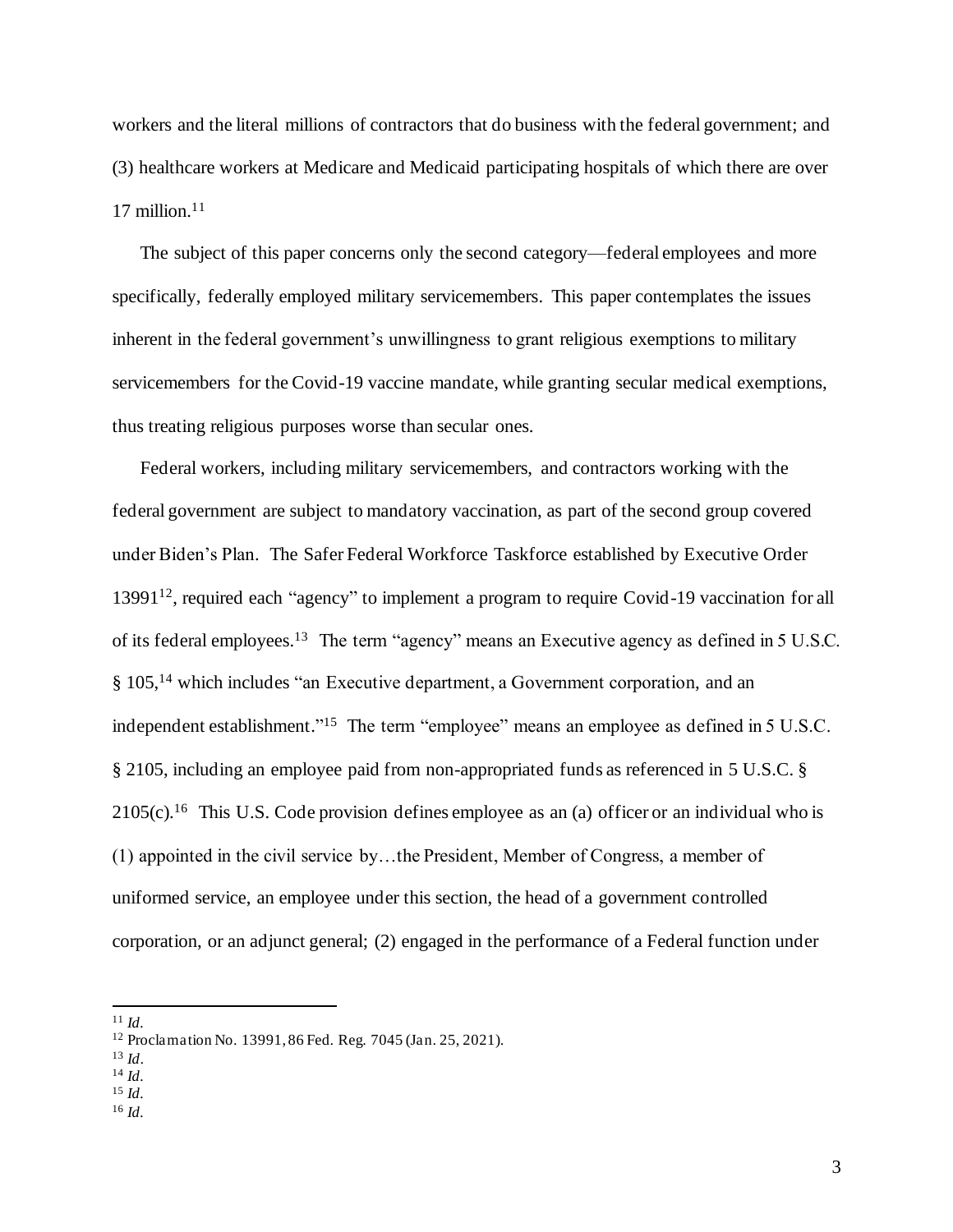authority of law or an Executive act; and (3) subject to the supervision of an individual named by paragraph (1); (b) an individual in the United States Naval Academy, (c) *an individual who is paid for service in the Army, Navy, Air Force, Coast Guard or Marine Corps*. 17

Prior to *Employment Div. v. Smith*, the Supreme Court interpreted the Free Exercise Clause to require use of strict scrutiny, thereby allowing exemptions from general, neutral laws.<sup>18</sup> The Court's holding in *Smith* declared that any facially neutral law of general applicability, that is one that does not, on its face, target a religion, and applies to everyone equally is constitutional.<sup>19</sup> This decision severely limited religious claimants' ability to succeed in obtaining religious exemptions.<sup>20</sup> Exemptions can be based on personal religious convictions, even if they do not stem from mainstream religious institutions themselves.<sup>21</sup> And even if they do stem from mainstream church institutions, individual church members need not conform to the church's exact teachings and may decide for themselves which doctrines they will follow.<sup>22</sup>

In response to *Smith*, Congress passed RFRA, effectively reinstating strict scrutiny of federal government actions imposing substantial burdens on religion. 23 Thus, the vaccine mandate applied to federal employees, including members of the military, is subject to RFRA.<sup>24</sup> Members of the military have standing to claim a religious exemption from the mandate. Once a federal

<sup>17</sup> 5 U.S.C. § 2105 (emphasis supplied).

<sup>18</sup> *See Employment Division v. Smith*, 494 U.S. 872 (1990).

<sup>19</sup> *Id.*

<sup>20</sup> *Id.* 

<sup>21</sup> *See Davis v. Beason*, 133 U.S. 333 (1890) (holding 'religion' has reference to one's views of his relations to his Creator); *Torcaso v. Watkins*, 367 U.S. 488, 495 (1961) (principle extended to "religions in this country which do not teach what would generally be considered a belief in the existence of God … Buddhism, Taoism, Ethical Culture, Secular Humanism and others."); *United States v. Seeger*, 380 U.S. 163, 166 (1965) ("[w]hether a given belief that is sincere and meaningful occupies a place in the life of its possessor parallel to that filled by the orthodox belief in God of one who clearly qualifies for the exemption. Where such beliefs have parallel positions in the lives of their respective holders we cannot say that one is 'in relation to a Supreme Being' and the other is not."). <sup>22</sup> *Thomas v. Review Bd. of Ind. Employment Sec. Div.*, 450 U.S. 707 (1981).

<sup>23</sup> 42 U.S. §§ 2000bb-2000bb-4; *See City of Borne v. Flores*, 521 U.S. 507 (1997) (RFRA cannot be applied to the states but remains applicable to federal law).

<sup>24</sup> *See City of Borne v. Flores*, 521 U.S. 507 (1997).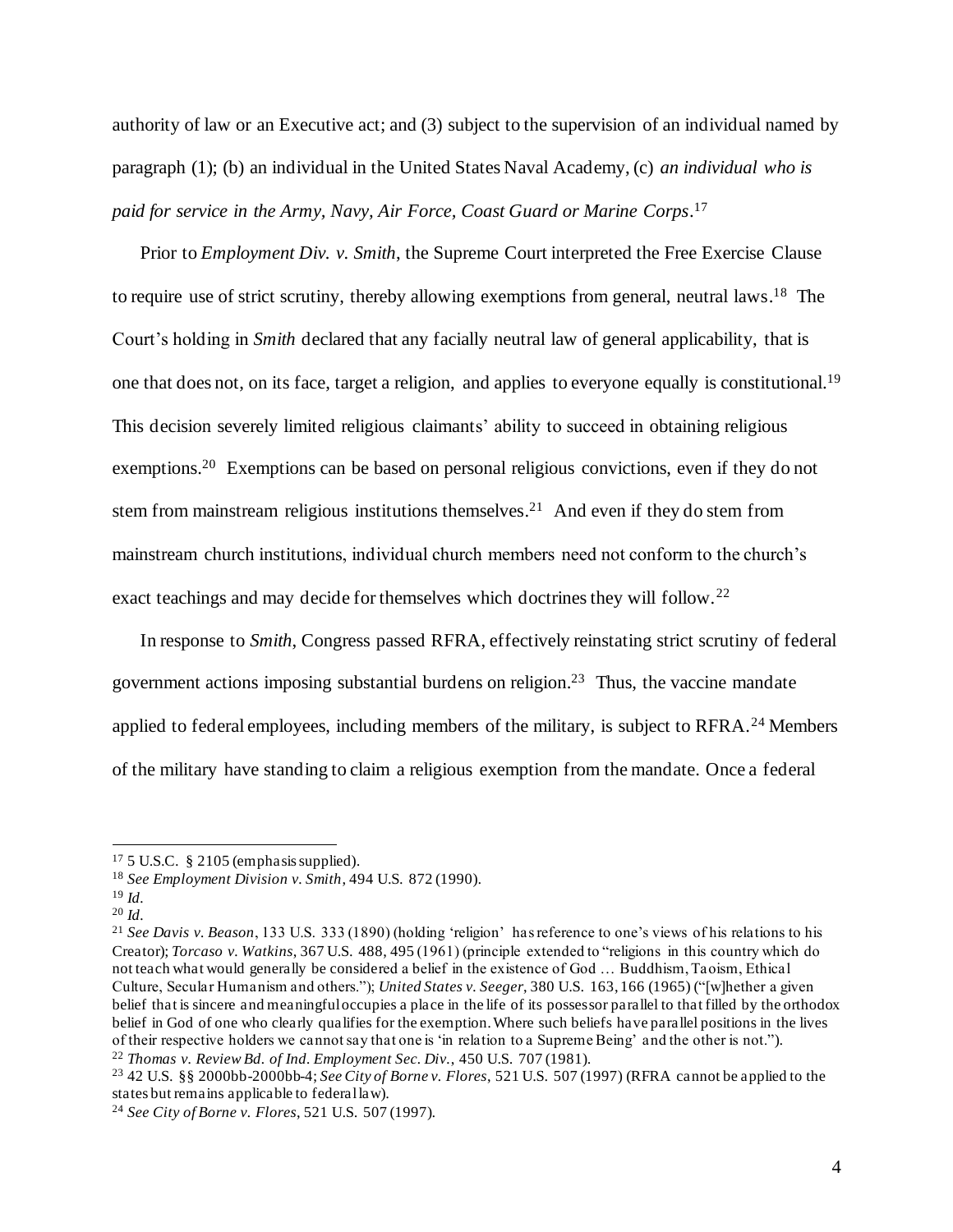employee asserts that a federal government action substantially burdens their religion, the government then bears the burden of proving the law is the "least restrictive means of advancing a compelling state interest" to justify the burden.<sup>25</sup>

#### III. The Covid Pandemic and Government Action

The Covid-19 pandemic disrupted virtually every sector of life, changing the very essence of what people view as normal. Federal and state government declarations of public health crises and states of emergencies changed the landscape of life in many ways including the suspension of certain rights previously enjoyed without restriction. Federal and state lockdowns were, in part, justified and were responding to the public health crisis that resulted in over-capacity hospitals.

Some relevant freedoms affected by these lockdowns, besides the right to free exercise of religion, include the right to gain an in-person education, the right to go outside or to travel freely and the right of the pursuit of happiness, including to open and run a business. Both surprisingly and necessarily, medical advice from public health officials carried the power of law. For example, scientific determinations that gathering in large groups or not wearing a mask on one's face affects the health of others; thus, governments declared that violations of health policy, enforced by police, could result in penalties and even jail time. Since gatherings in general were considered dangerous, including for religious purposes, governments told worshippers their freedom to exercise their religions was limited by health policy and even in some jurisdictions, suspended until further notice. Subsequently, there has been a spate of litigation from churches, not over the lockdowns in general, but in response to the religious occupancy limits imposed on religious institutions following mass lockdowns. 26

<sup>25</sup> 42 U.S. §§ 2000bb-2000bb-4.

<sup>26</sup> *Roman Catholic Diocese v. Cuomo*, 141 S. Ct. 63 (2020).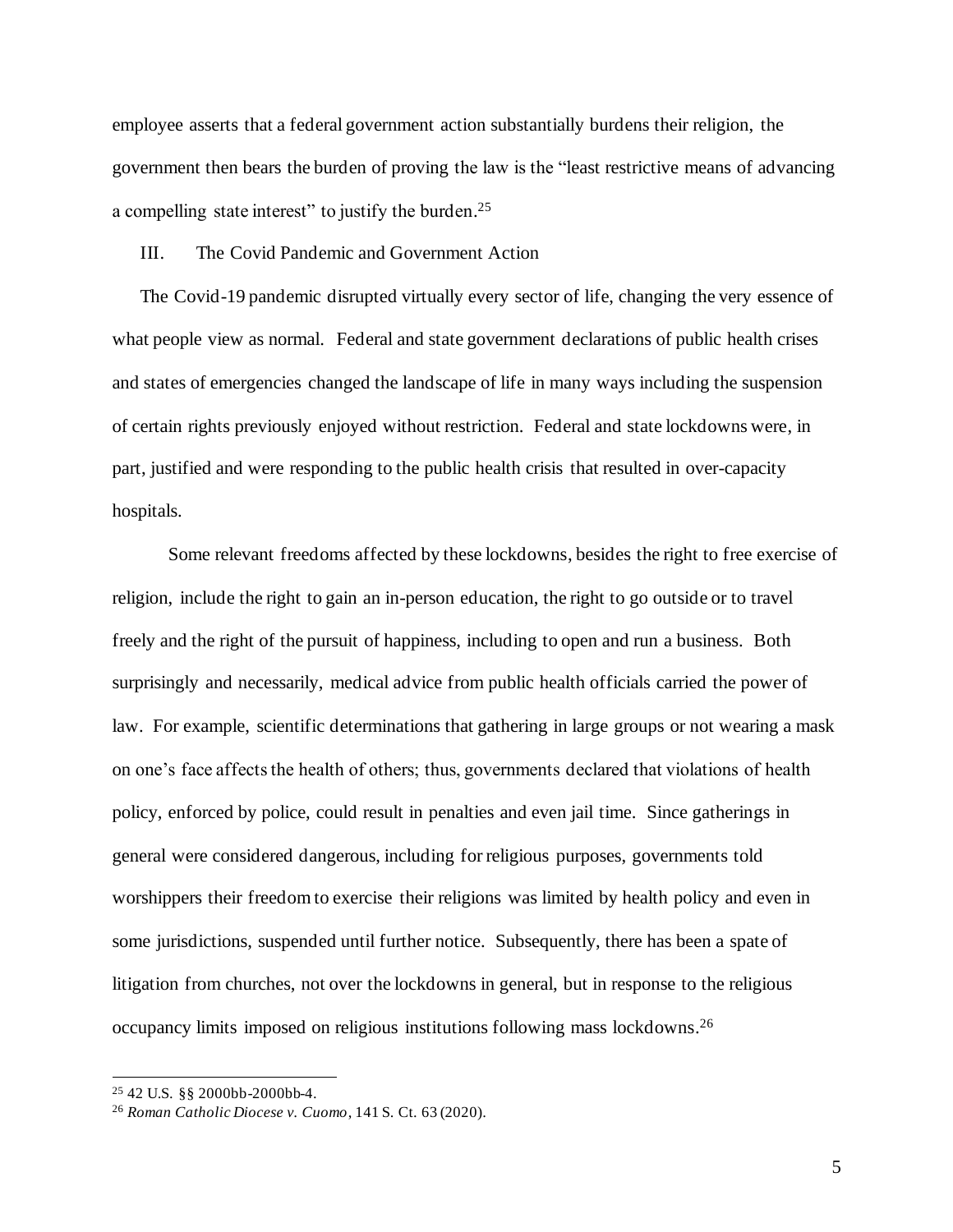Once the medical advisors, governors, and president determined that the pandemic was relatively under control, rights were slowly enjoyed more readily. Certain rights were completely reinstated but others like religious exercise only enjoyed qualified freedom. For example, in New York, then-governor Andrew Cuomo placed occupancy limits on houses of worship based on a form of redlining where he designated areas of the city based on the frequency of Covid cases and deaths in that area.<sup>27</sup> Cuomo set worshipper limits on houses of worship seemingly arbitrarily by number of people, and not based on a percentage of occupancy, regardless of the actual physical size of the building. The problem arose, however, when Cuomo treated differently and deemed "essential" some secular businesses, using a percent of occupancy limit rather than a number limit.<sup>28</sup> Cuomo declared the limit on the number of worshippers by zones of Covid prevalence, with the most restrictive zone limited to a mere 10 worshippers in a house of worship at a time.<sup>29</sup> The next restrictive area was limited to 25 worshippers and the least restrictive, limited to 50% occupancy.<sup>30</sup>

The Supreme Court faced and resolved the issue when both the Roman Catholic Diocese of Brooklyn and two Orthodox Jewish synagogues sued Governor Cuomo and New York state to block enforcement of the executive order.<sup>31</sup> In *Roman Catholic Diocese v. Cuomo*, the religious organizations won an injunction barring Cuomo's numerical worshipping limits based on their claims that the order violated their First Amendment right to free exercise of religion, particularly because the order treated secular businesses differently than religious ones.<sup>32</sup> Simultaneously, the government started enforcing vaccine mandates for the military and the

- *<sup>28</sup> Id.*
- *<sup>29</sup> Id.*
- *<sup>30</sup> Id.* <sup>31</sup> *Id.*
- 

*<sup>27</sup> Id.* 

*<sup>32</sup> Brooklyn Diocese*, 141 S. Ct. 63 (2020)*.*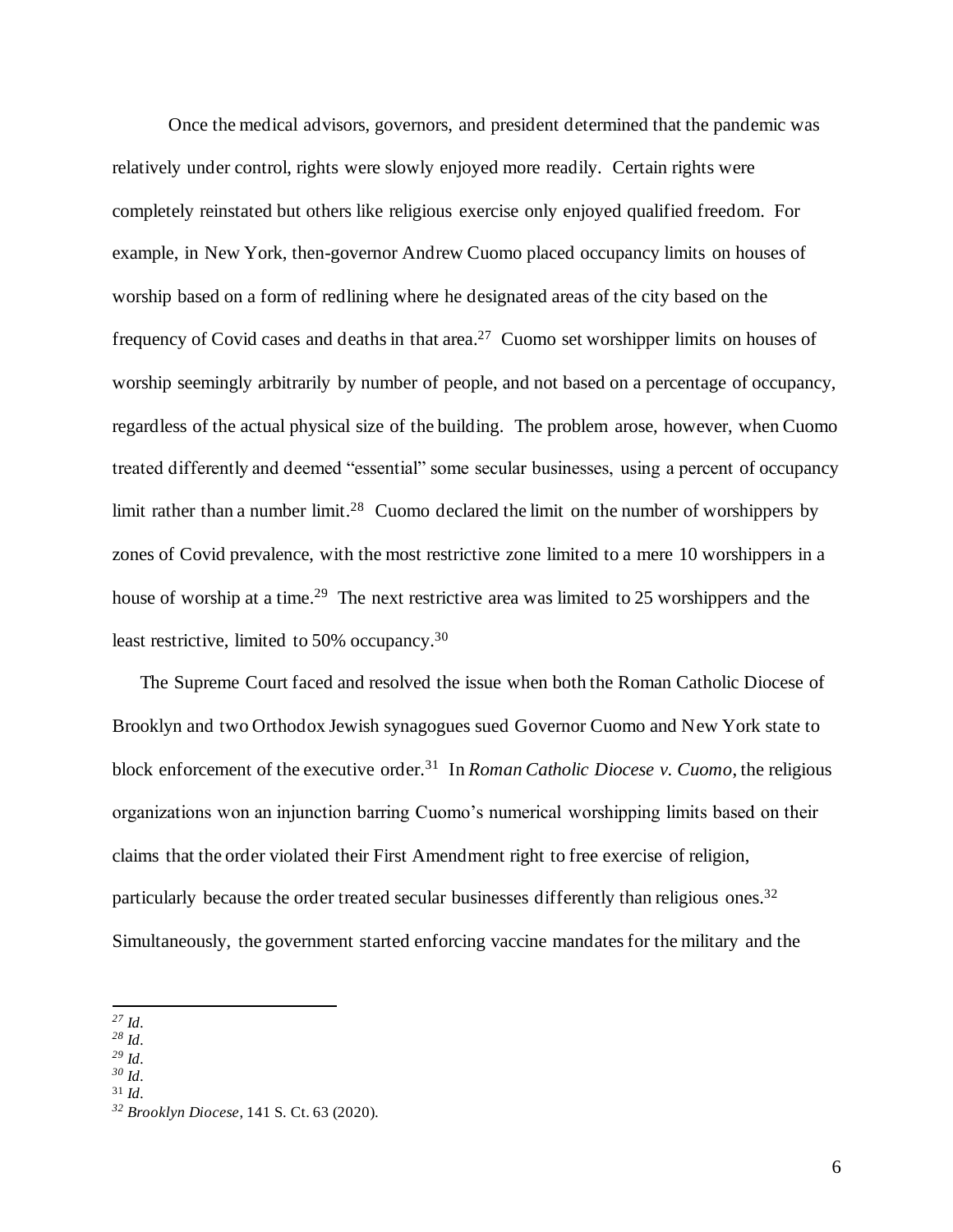government's willingness to grant medical but not religious exemptions, creates for many servicemembers unsurprising confusion at the lack of deference to their religious claims of exemption.<sup>33</sup> Recent cases like *Brooklyn Diocese* may possibly aid servicemembers in this novel issue, since they deal directly with Covid restrictions, and are much needed insight into how courts will likely rule when claimants bring religious challenges to government restrictions in response to Covid's nationwide effects and government mandates. In *Brooklyn Diocese* and, in a subsequent case *Tandon v. Newsom,* the Supreme Court struck down New York and California's restrictions on religion, emphasizing the States' singling out and treating differently religious institutions compared with secular institutions, treating better the latter in significant respects.<sup>34</sup> Cuomo's disparate treatment of houses of worship in New York and Newsom's limit on family gatherings for worship, while other businesses had more freedoms, are but two examples.

IV. Historical Evaluation and Evolution

The First Amendment's religious exercise protection is two-fold; it protects not only *actions* in connection with religion but also religious *beliefs*. <sup>35</sup> In the last sixty years, however, courts have grappled with balancing between religious liberties of believers, who claim the right to be exempted from generally applicable laws interfering with religious practices, and legitimate

<sup>33</sup> Jennifer Steinhauer, *Military Grants Few Vaccine Exemptions as Deadlines Loom*, The New York Times (Nov. 2, 2021), https://www.nytimes.com/2021/11/02/us/politics/vaccine-military-

army.html?campaign\_id=9&emc=edit\_nn\_20211103&instance\_id=44456&nl=the-

morning&regi\_id=134129829&segment\_id=73373&te=1&user\_id=5285fe021f44e194cfb0f01e83a94dc3.

<sup>34</sup> *See generally Brooklyn Diocese*, 141 S. Ct. 63 (2020); *Tandon v. Newsom*, 141 S. Ct. 1294 (2021).

<sup>35</sup> *Wisconsin v. Yoder*, 406 U.S. 205, 215-16 (1971) (holding that the free-exercise clause applied only to "a 'religious' belief or practice," and "the very concept of ordered liberty precludes allowing every person to make his own standards on matters of conduct in which society as a whole has important interests.") (emphasis added).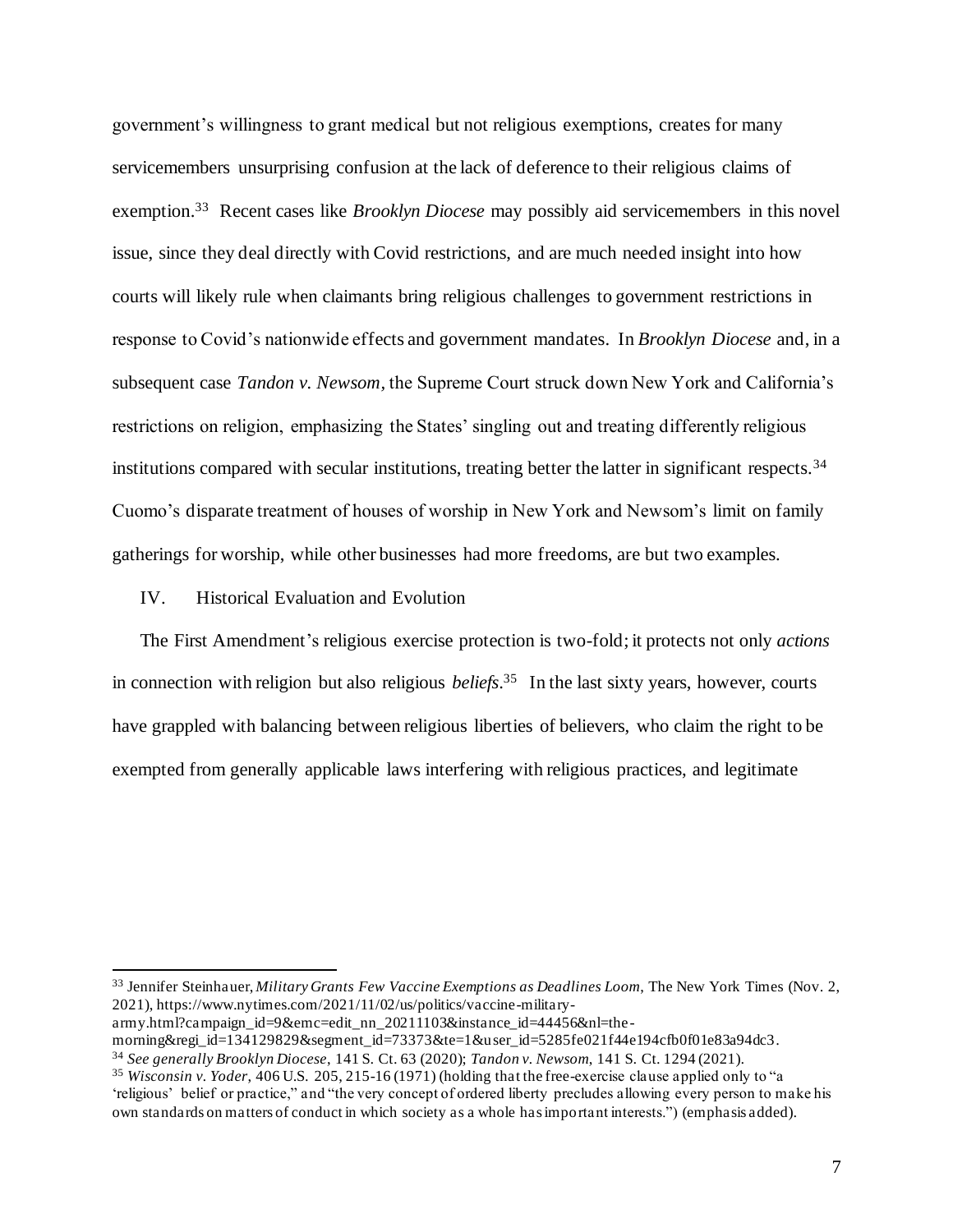interests of society in uniform laws, often because religion and society at large are inexorably intertwined.<sup>36</sup> Early Court decisions went both ways on this central issue.<sup>37</sup>

The Supreme Court first addressed this balancing issue of burdening religious practices and regulating conduct of citizens uniformly in a series of cases involving nineteenth-century laws aimed at suppressing the practice of polygamy by members of the Church of Jesus Christ of Latter-day Saints, also known as Mormons.<sup>38</sup> The Court unanimously rejected free exercise challenges to these laws, holding that the Free Exercise Clause protects beliefs but not all conduct, announcing "laws are made for the government of actions, and while they cannot interfere with mere religious belief and opinions, they may with practices." 39 *Reynolds* influenced interpretation of the Free Exercise Clause most notably with its conclusion that allowing believers to disobey generally applicable laws "would be to make the professed doctrines of religious belief superior to the law of the land, and in effect to permit every citizen to become a law unto himself." 40

Subsequently, the Supreme Court the Supreme Court rejected Reynolds' restrictive interpretation and established the long-standing balancing test set forth in its landmark decision *Sherbert v. Verner* for determining whether a law is valid in light of a substantial burden on an individual's religious exercise. 41 The Court in *Sherbert* held that regardless of whether the law

<sup>36</sup> *Id.* at 216 ("giving no weight to such secular considerations…the traditional way of life of the Amish is not merely a matter of personal preference, but one of deep religious conviction" citing that "religion pervades and determines virtually their entire way of life").

<sup>37</sup> *Reynolds v. United States*, 98 U.S. 145 (1879) (denying religious exemptions for polygamy because Congress was "deprived of all legislative power over mere opinion, but was left free to reach a ctions which were in violation of social duties or subversive to good order."); *Cantwell v. Conn.*, 310 U.S. 296, 303 (1940)(opening the door to federal litigation against the states for religion-clause claims by ruling that the 14th Amendment's protections against state action because the "statute, as construed and applied to the appellants, deprives them of their liberty without due process of law in contravention of the Fourteenth Amendment.).

<sup>38</sup> *Reynolds,* 98 U.S. 145 (1879).

<sup>39</sup> *Id.* at 166.

<sup>40</sup> *Id.* at 167.

<sup>41</sup> *Sherbert v. Verner*, 374 U.S. 398 (1963).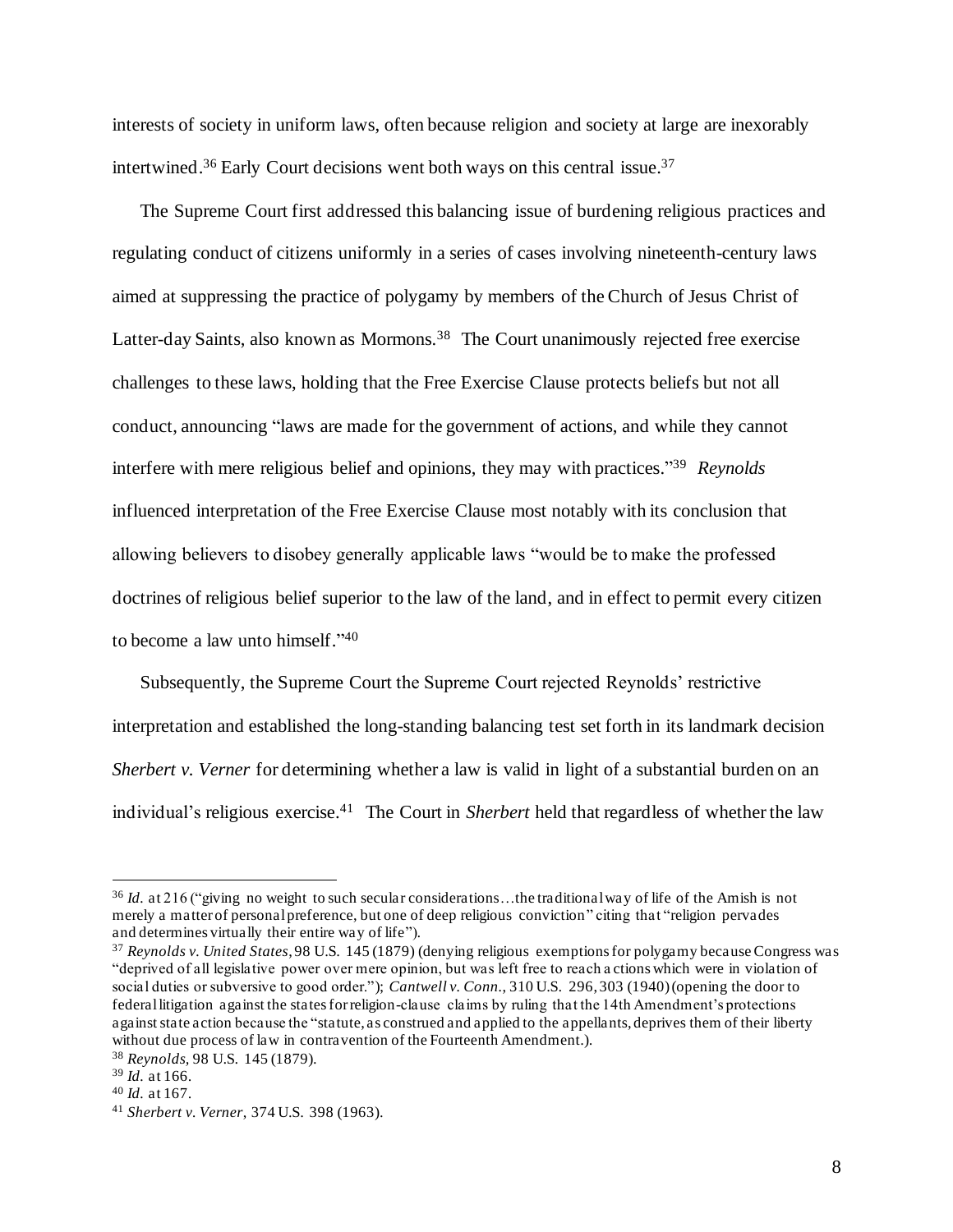targeted religion or not, when it substantially burdens the free exercise of religion the law is only valid if the government can overcome, not just rational basis review, but strict scrutiny.<sup>42</sup> More specifically, the Court in *Sherbert* reasoned the government's religious-burdening action at issue would be justified only if either "disqualification as a beneficiary represents no infringement by the State of her constitutional rights of free exercise, or because any incidental burden on the free exercise of appellant's religion may be justified by a 'compelling state interest in the regulation of a subject within the State's constitutional power to regulate . . . . "<sup>43</sup> For nearly three decades, the Supreme Court adopted the strict scrutiny analysis established in *Sherbert*.

Important to the Court's reasoning in *Sherbert* was its emphasis of a certain discretionary process, where a government official unilaterally determines whether to grant a religious exemption on an individual basis.<sup>44</sup> The Court in *Smith* also recognized the possible discriminatory uses of "individualized assessments" and retained strict scrutiny in this category of cases. 45

When assessing servicemembers' religious exemption claims, courts should apply the strict scrutiny standard of review to the individualized assessments utilized by military tribunals and officials for medical exemptions, some of which have been granted. 46 Individual assessments have led to medical but not religious exemptions, thus the concern of discriminatory decision-

<sup>&</sup>lt;sup>42</sup> *Id.* at 406 ("No showing merely of a rational relationship to some colorable state interest suffices to justify substantial infringement of a person's U.S. Const. amend. I right; in this highly sensitive constitutional area, only the gravest abuses, endangering paramount interests, give occasion for permissible limitation."). <sup>43</sup> *Id.* at 403 (*quoting NAACP* v. *Button*, 371 U.S. 415, 438 (1963)).

<sup>44</sup> *Id.* at 412 ("For the Free Exercise Clause is written in terms of what the government cannot do to the individual, not in terms of what the individual can exact from the government.").

<sup>45</sup> *Smith*, 494 U.S. at 884 ("where the State has in place a system of individual exemptions, it may not refuse to extend that system to cases of 'religious hardship'without compelling reason.").

<sup>46</sup> Jennifer Steinhauer, *Military Grants Few Vaccine Exemptions as Deadlines Loom*, The New York Times (Nov. 2, 2021), https://www.nytimes.com/2021/11/02/us/politics/vaccine-military-

army.html?campaign\_id=9&emc=edit\_nn\_20211103&instance\_id=44456&nl=the-

morning&regi\_id=134129829&segment\_id=73373&te=1&user\_id=5285fe021f44e194cfb 0f01e83a94dc3.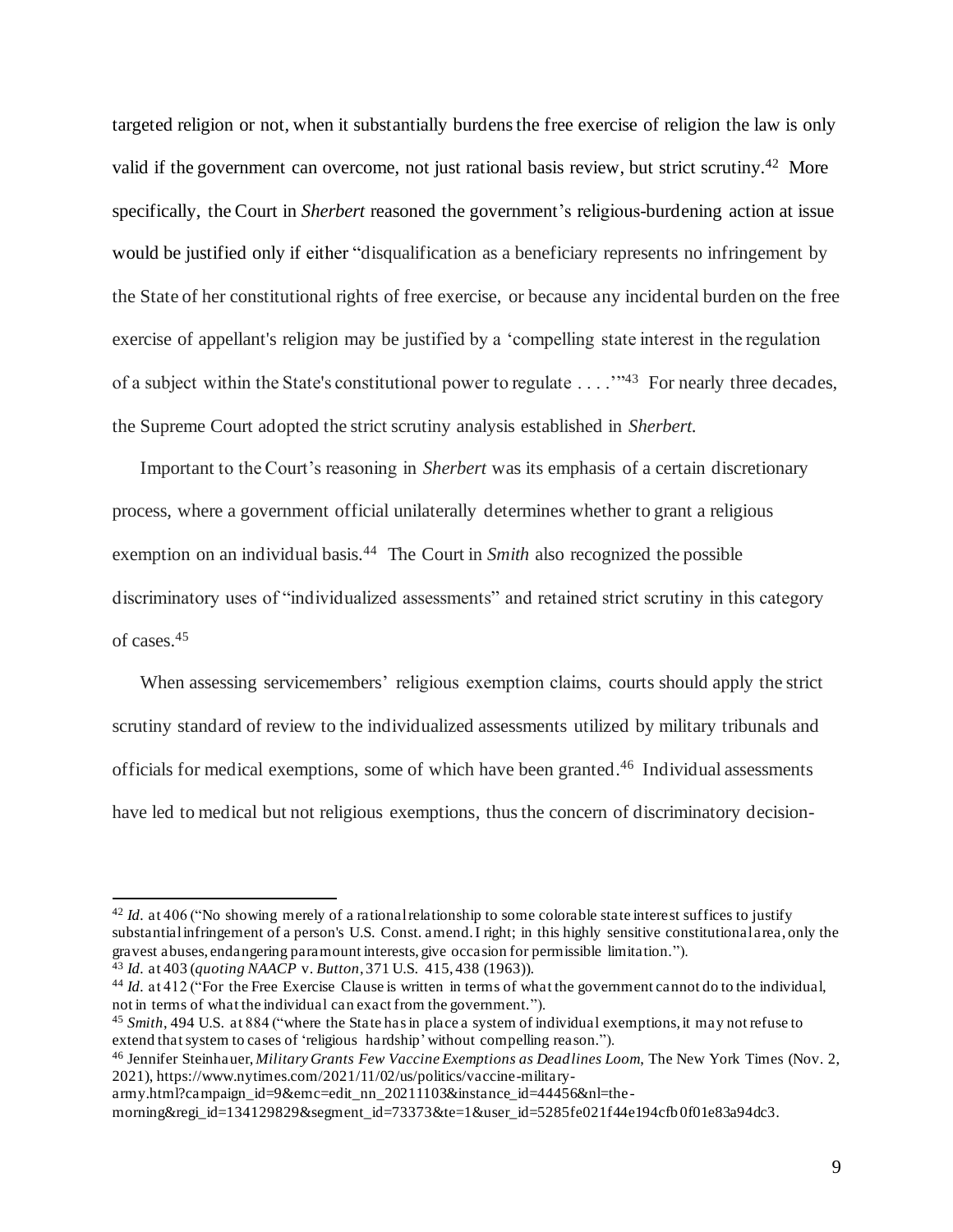making is present. For example and as stated previously, in cases such as *Brooklyn Diocese* and *Tandon*, religious bodies were treated differently than secular institutions.<sup>47</sup> The Court found in each, that mere inequitable treatment of secular establishments, like markets and hair salons, compared with mere segregation and singling out of an institution as religious triggers strict scrutiny.<sup>48</sup> In other words, when the government even distinguishes and makes differing rules for institutions based on the nature of the institution, like in *Brooklyn Diocese,* where the government flagrantly effectuated unique rules for institutions based on their classification of religious or secular, the Court will employ strict scrutiny forcing the government to justify its categorical approach by evidencing that the regulation is the least restrictive means to achieve a compelling state interest. 49

But even proving a compelling governmental interest is difficult under pre-*Smith* case law. In the early 1970s, the Court reinforced the basic precept that laws that burden religion should not be absolute, and that sincere religious objectors might be exempt from their reach.<sup>50</sup> In *Wisconsin v. Yoder*, the Court held that the government may not enforce a religiously neutral law of general applicability *unless* the government can prove a "state interest of sufficient magnitude to override the interest claiming protection under the free exercise of religion clause."<sup>51</sup>

The *Yoder* decision essentially became the framework for the modern strict scrutiny standard by adopting formally the premise that the state bears the burden to prove its interest is "of

<sup>47</sup> *See e.g. Brooklyn Diocese*, 141 U.S. 63 (2020); *Tandon v. Newsom*, 141 U.S. 1294 (2021).

<sup>48</sup> *See e.g. Brooklyn Diocese*, 141 U.S. 63 (2020); *Tandon*, 141 U.S. 1294 (2021).

<sup>49</sup> *Brooklyn Diocese,* 141 U.S. at 67 ("Because the challenged restrictions are not 'neutral' and of 'general applicability,' they must satisfy 'strict scrutiny,' and this meansthat they must be 'narrowly tailored' to serve a 'compelling' state interest.") (*citing Church of Lukumi*, 508 U. S., at 546.).

<sup>50</sup>*Wisconsin v. Yoder*, 406 U.S. 205, 215 (1971) ("Only those interests of the highest order and those not otherwise served can overbalance legitimate claims to the free exercise of religion. However strong the state's interest in universal compulsory education, it is by no means absolute to the exclusion or subordination of all other interests."). <sup>51</sup> *Id.* at 214.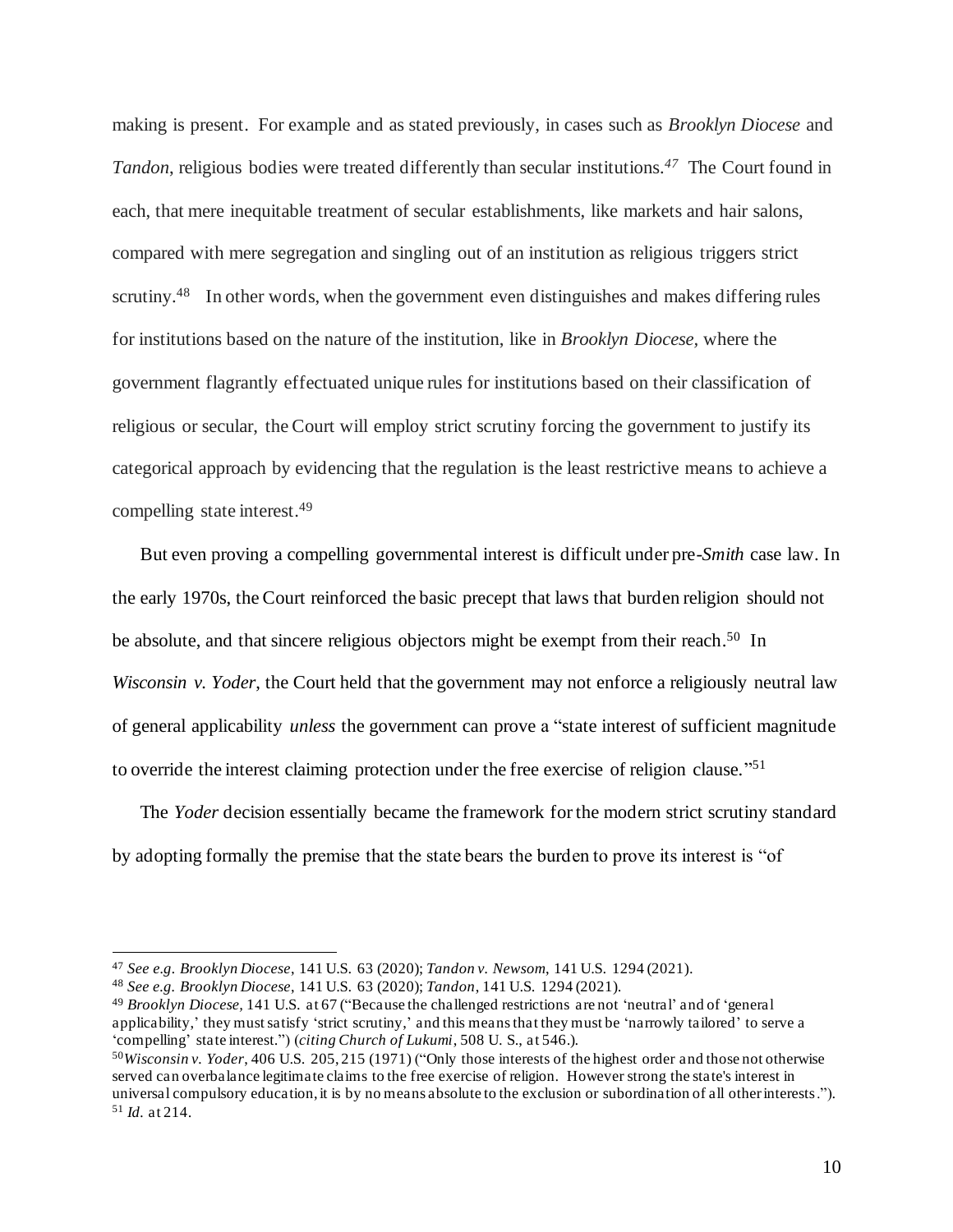sufficient magnitude" that imposition of the burden on religion is necessary.<sup>52</sup> While the premise in *Yoder* had lasting implications, the Court's holding that the government could not force the Amish into public school education after middle school is significant in that the Court recognized their genuinely held religious beliefs and found that their free exercise of their religion outweighed government interests of uniformity and educating the youth, otherwise strong interests. 53 The decision in *Yoder* reveals how highly the Court values religion and the extent of the Court's protection.

Nonetheless, Supreme Court jurisprudence pivoted in *Employment Division v. Smith,* in essentially dispensing with the strict scrutiny "compelling interest" analysis and only applying strict scrutiny when a law facially targets religion or shows animus toward their religion or when receipt of benefits is conditioned on forgoing religious beliefs or practices. 54 In *Smith*, the Court held that a facially neutral law of general applicability would be valid despite the incidental burden on an individual's religion.<sup>55</sup> More specifically, "the right of free exercise does not relieve an individual of the obligation to comply with a valid and neutral law of general applicability on the ground that the law proscribes or prescribes conduct that his religion prescribes or proscribes."<sup>56</sup> So long as the government does not show animus, deny benefits because of religion, or facially target religion the law does not trigger strict scrutiny analysis and is otherwise valid despite the incidental burden on religion. 57 The Court in *Smith* based its decision largely in part on the premise of *Reynolds*—that conduct is distinct from belief in that

<sup>52</sup> *Id.*

<sup>53</sup> *Id.*

<sup>54</sup> *Employment Division v. Smith*, 494 U.S. 872, 898 (1990) ("A State that makes criminal an individual's religiously motivated conduct burdens that individual's free exercise of religion in the severest manner possible, for it 'results in the choice to the individual of either abandoning his religious principle or facing criminal prosecution.'") (*citing Braunfeld v. Brown,* 366 U.S. 599, 605 (1961)).

<sup>55</sup> *Smith,* 494 U.S. at 878.

<sup>56</sup> *Id*. at 879.

<sup>57</sup> *See generally Smith,* 494 U.S. 872.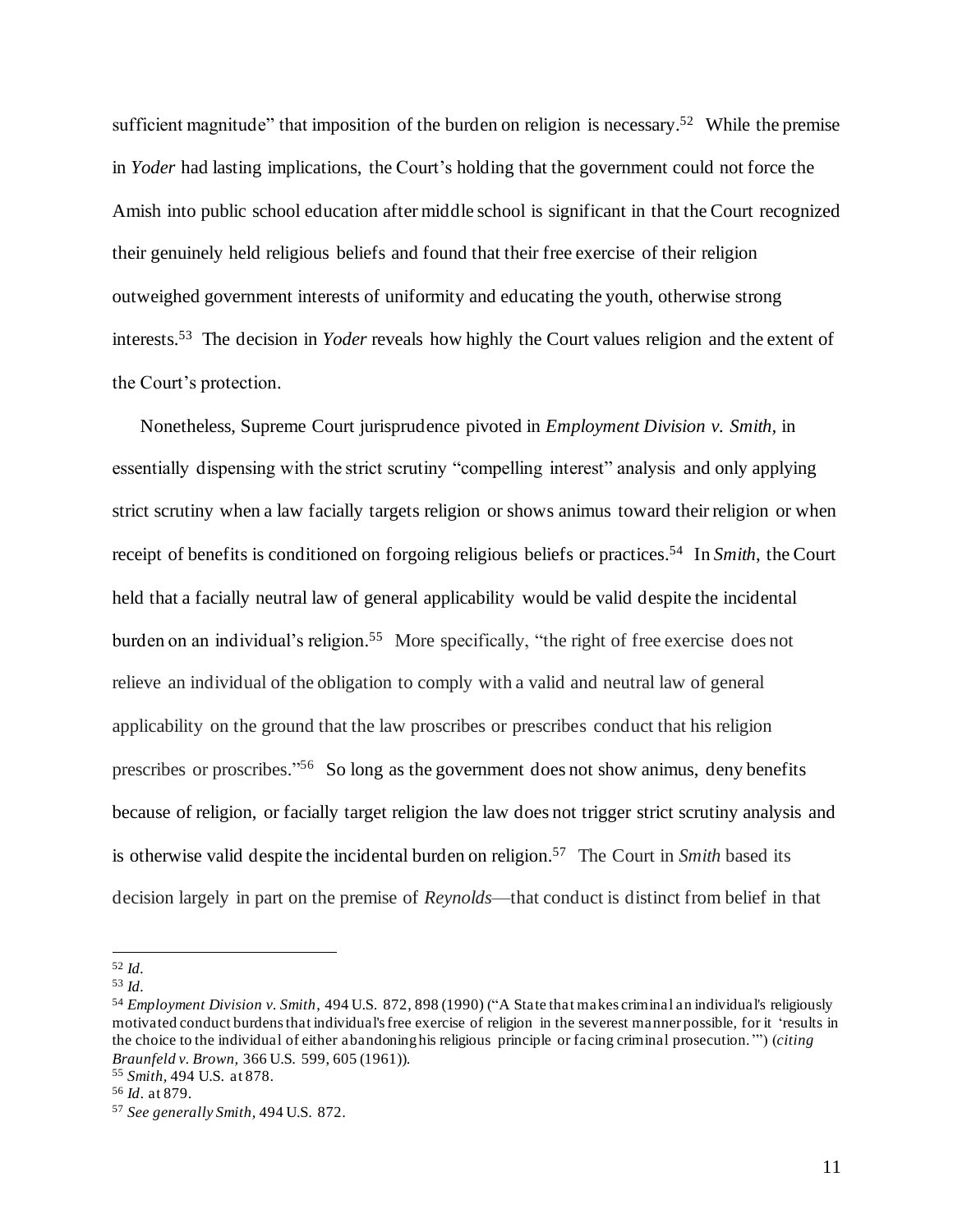the government can objectively regulate conduct by uniform application of laws using a standard based on the conduct itself, while belief is personally unique, may never materialize in any objectively quantified conduct, and is thus nearly impossible to regulate. 58 While laws may regulate conduct generally, even if it burdens religious practices, a man is still free to think and believe, and even act in most circumstances, when it does not affect society and its function or have impacts beyond thought or run counter to necessary generally applicable regulation of conduct for the general benefit of ordered society.<sup>59</sup>

Justice Scalia, who wrote for the majority in *Smith*, emphasized and opined strongly about the potential for anarchy and the subsequent "parade of horribles" that would result if every religious practice, however unique and obscure, were to find constitutional standing and potential exemption from otherwise valid and generally applicable laws.<sup>60</sup> Scalia's fear objectively has merit for the most obscure and dangerous religions such as the small fraction of Protestants who handle snakes.<sup>61</sup> His opinion in *Smith* also has support for opposing religious practices like in Reynolds, where polygamy was at issue.<sup>62</sup> The Supreme Court there emphasized that polygamy not only violates one societal value or law, but many.<sup>63</sup> For instance, polygamy is incongruous to marriage and domestic partnerships historically, violates the Equal Protection Clause of the Fourteenth Amendment, and frustrates and encumbers the normal governmental benefits

<sup>58</sup> *Smith,* 494 U.S. at 885 ("To make an individual's obligation to obey such a law contingent upon the law's coincidence with his religious beliefs, except where the State's interest is 'compelling' -- permitting him, by virtue of his beliefs, 'to become a law unto himself,' *Reynolds v. United States*, 98 U.S., at 167 -- contradicts both constitutional tradition and common sense.").

<sup>59</sup> *See e.g. Smith,* 494 U.S. 872.

<sup>60</sup> *Id.* at 889. ("It is a parade of horribles because it is horrible to contemplate that federal judges will regularly balance against the importance of general laws the significance of religious practice.").

<sup>61</sup> John R. Vile, *Snake Handling*, The First Amendment Encyclopedia, (2009) https://www.mtsu.edu/firstamendment/article/928/snake-handling.

<sup>62</sup> *See e.g. Reynolds v. United States*, 98 U.S. 145 (1879).

<sup>63</sup> *Id.*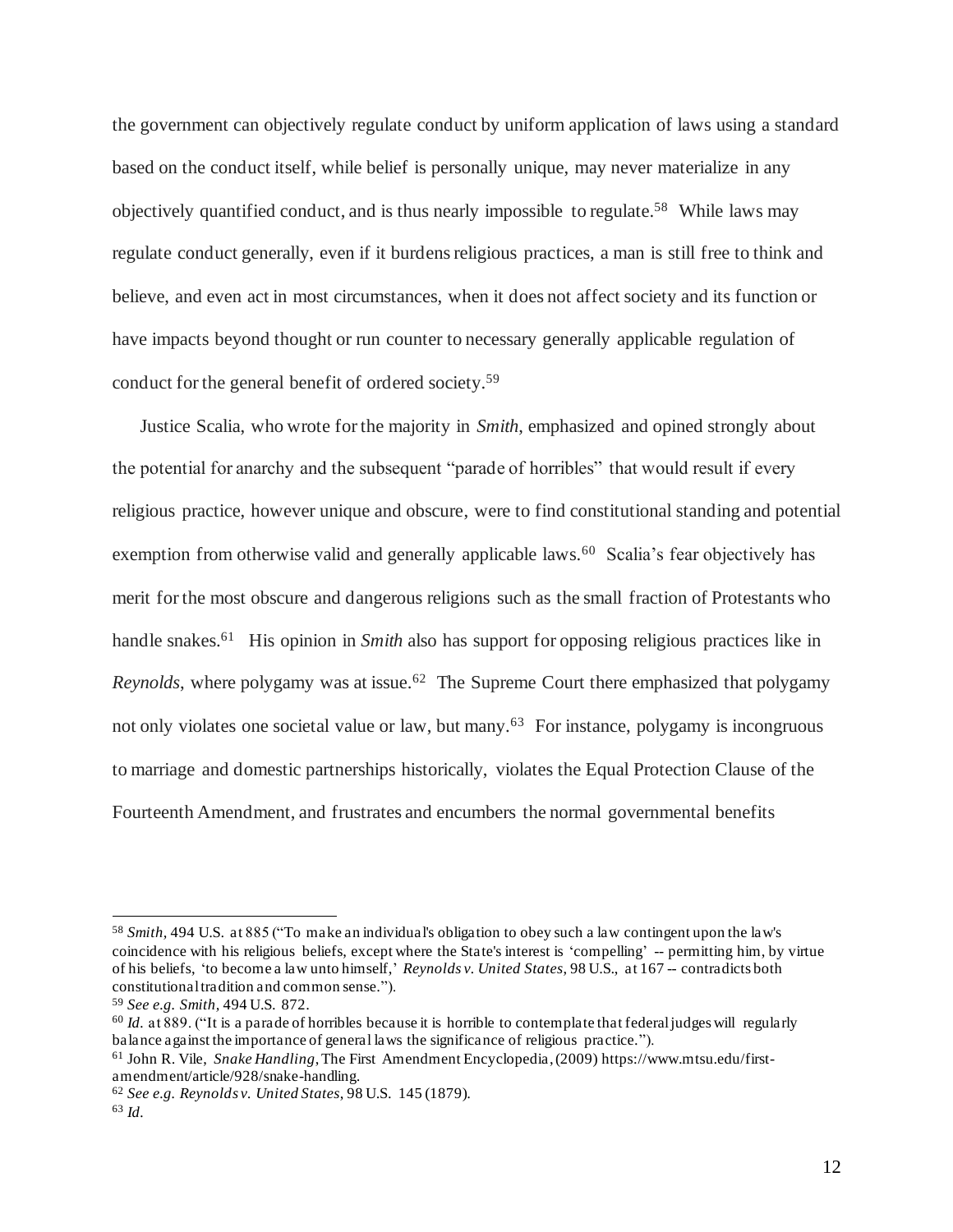provided to domestic partnerships between two individuals. 64 Whether the law is so explicit that it makes the husband "head and master" of the home with the sole right to control property, <sup>65</sup> or denies a wife benefits awarded automatically to a husband, such as welfare benefits if the wife is unemployed, <sup>66</sup> housing and medical benefits for the wife's spouse, <sup>67</sup> child-care benefits for a surviving spouse,<sup>68</sup> or self-care benefits for a surviving spouse,<sup>69</sup> the Court has found violations of the Equal Protection Clause in each of these situations.

In response to consensus that the Court in *Smith* got it wrong, Congress enacted the Religious Freedom Restoration  $Act^{70}$  in an attempt to reestablish the "compelling interest" strict scrutiny test to blunt the inevitable constraint *Smith* likely would have on religious free exercise. RFRA states a straightforward operative three-part test, instead of the "facially neutral, generally applicable" *Smith* standard, that Congress feared would find constitutional almost every religious burdening law so long as it does not directly target a religion or a religious practice.<sup>71</sup> First, the plaintiff must establish that a law substantially burdens the plaintiff's religion.<sup>72</sup> The burden then shifts to the government to establish both a "compelling government interest" and that that interest is the "least restrictive" means of accomplishing that government interest.<sup>73</sup> Uniquely explicit, RFRA's text specifically denounces the decision in *Smith*, emphasizing that it "virtually eliminated the requirement that the government justify burdens on religious exercise imposed by

<sup>64</sup>Susan Deller Ross, *Should Polygamy Be Permitted in the United States*, American Bar Association, (Apr. 1, 2011) https://www.americanbar.org/groups/crsj/publications/human\_rights\_magazine\_home/human\_rights\_vol38\_2011/hu man\_rights\_spring2011/should\_polygamy\_be\_permitted\_in\_the\_united\_states/.

<sup>65</sup> *Kirchberg v. Feenstra*, 450 U.S. 455 (1981).

<sup>66</sup> *Califano v. Westcott*, 443 U.S. 76 (1979).

<sup>67</sup> *Frontiero v. Richardson*, 411 U.S. 677 (1973).

<sup>68</sup> *Weinberger v. Wiesenfeld*, 420 U.S. 636 (1975).

<sup>69</sup> *Califano v. Goldfarb*, 430 U.S. 199 (1977); *Wengler v. Druggists Mutual Insurance Company*, 446 U.S. 142 (1980).

<sup>70</sup> 42 U.S. §§ 2000bb-2000bb-4.

 $71$  *Id.* 

<sup>72</sup> *Id.*

<sup>73</sup> *Id.*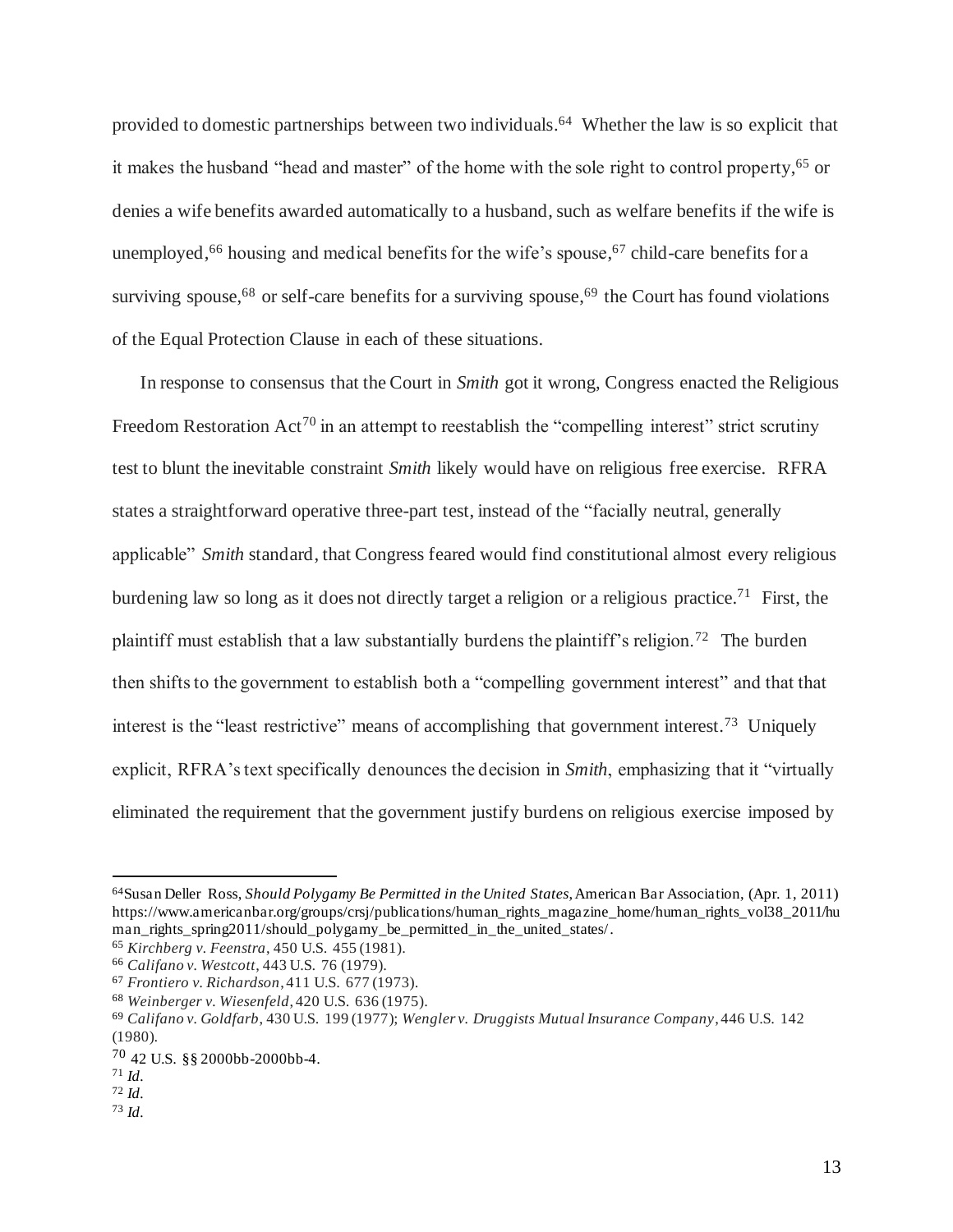laws neutral toward religion."<sup>74</sup> In further support of its denouncement, RFRA codified its reasoning that *Smith* is unworkable and "the compelling interest test as set forth in prior federal court rulings is a workable test for striking sensible balances between religious liberty and competing prior governmental interests." 75

# V. Federal Employees/Military: Required Religious Vaccine Exemption Under Free Exercise Clause and Religious Freedom Restoration Act

Since Congress enacted RFRA for federal employees, and federal employees include military servicemembers, these members of the military should be able to claim religious exemptions and have standing court.

A. The Supreme Court and RFRA

In the wake of Congressional enactment of RFRA in 1993, the Supreme Court broadly interpreted it. In *Burwell v. Hobby Lobby*, the Court arguably gave greater protection to religious exercise than it did even before *Smith*.<sup>76</sup> In that case, the Court weighed in on certain provisions of the "Patient Protection Provisions in the Affordable Care Act."77

Under the Affordable Care Act, employment-based group health care plans must provide certain types of preventative care, such as FDA-approved contraceptive methods.<sup>78</sup> While there are exemptions available for religious employers and non-profit religious institutions, there are no exemptions available for for-profit institutions such as Hobby Lobby Stores, Inc.<sup>79</sup>

On September 12, 2012, the Greens, as representatives of Hobby Lobby Stores, Inc., sued Kathleen Sebelius, the Secretary of the Department of Health and Human Services, and

<sup>77</sup> *Id.*

<sup>74</sup> *Id.*

<sup>75</sup> *Id.*

<sup>76</sup> *Burwell v. Hobby Lobby Stores, Inc.*, 573 U.S. 682 (2014).

<sup>78</sup> *Id.*

<sup>79</sup> *Id.* at 710-12.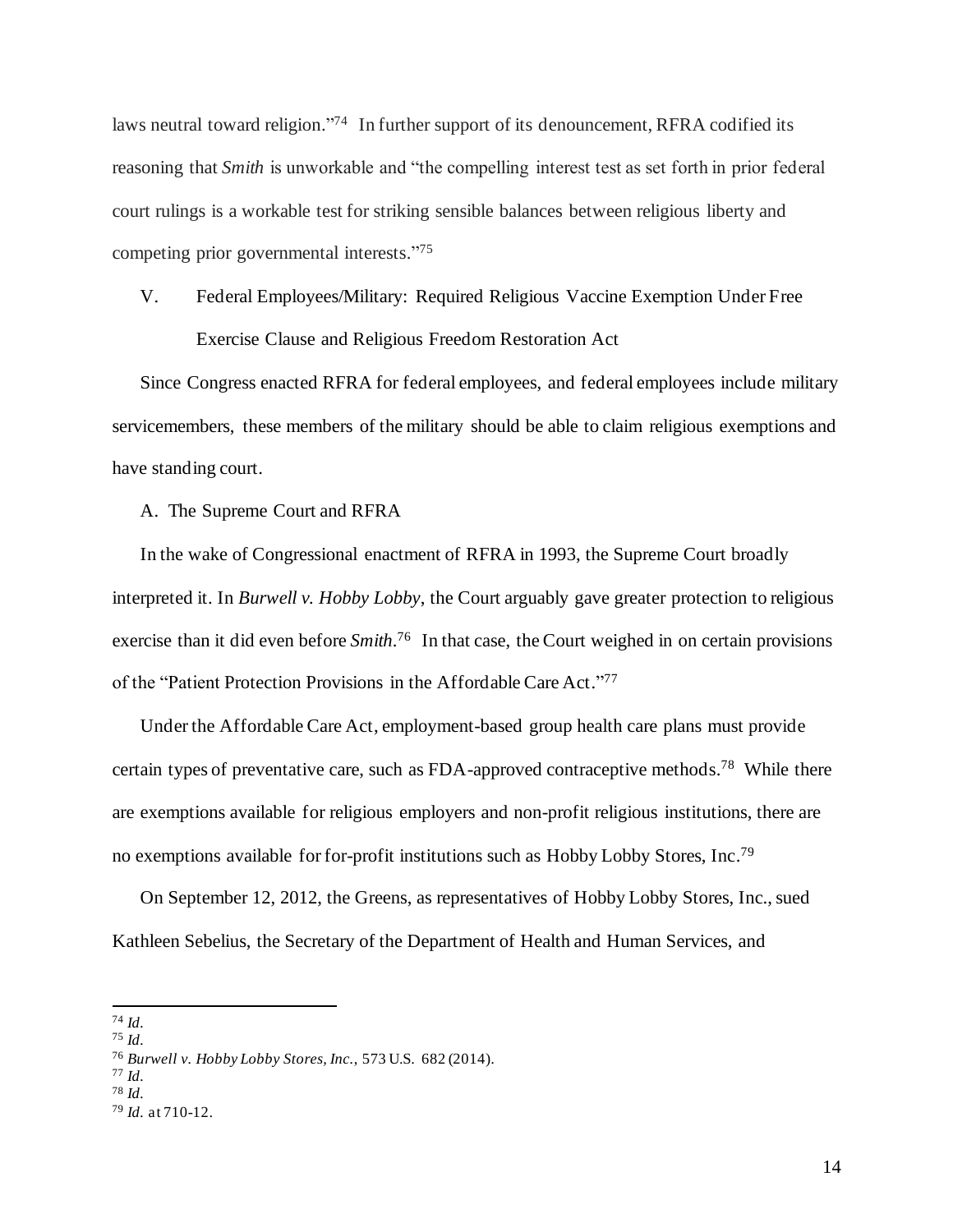challenged the contraception requirement.<sup>80</sup> The plaintiffs argued that the requirement that the employment-based group health care plan cover contraception violated the Free Exercise Clause and RFRA. 81

The main question the Supreme Court weighed was whether RFRA, "permits the United States Department of Health and Human Services (HHS) to demand that three closely held corporations provide health-insurance coverage for methods of contraception that violate the sincerely held religious beliefs of the companies' owners."82

The Court held that the "regulations that impose this obligation violate RFRA, which prohibits the Federal Government from taking any action that substantially burdens the exercise of religion unless that action constitutes the least restrictive means of serving a compelling government interest." 83 The Court further concluded that the challenged HHS regulations substantially burdened the free exercise of religion because corporate compliance with said provision contradicted the owners' religious objections to contraceptives aimed at preventing pregnancies, and there existed a heavy financial penalty of hundreds of millions of dollars annually for noncompliance.<sup>84</sup> Assuming that the regulations served a compelling government interest, the Court found that they were not the least restrictive means of serving that interest because there were other ways to ensure that every woman had cost-free access to certain contraceptives<sup>85</sup> and alternatives to the heavy financial penalty still amounted to "roughly \$26 million" per year.<sup>86</sup> In fact, a less restrictive method exists in the form of the Department of

- <sup>81</sup> *Id.* at 726.
- <sup>82</sup> *Burwell,* 573 U.S. at 689.
- <sup>83</sup> *Id.* at 690-91.

<sup>85</sup> *Id.*

<sup>80</sup> *Id.* at 715.

<sup>84</sup> *Id.* at 720.

<sup>86</sup> *Id.*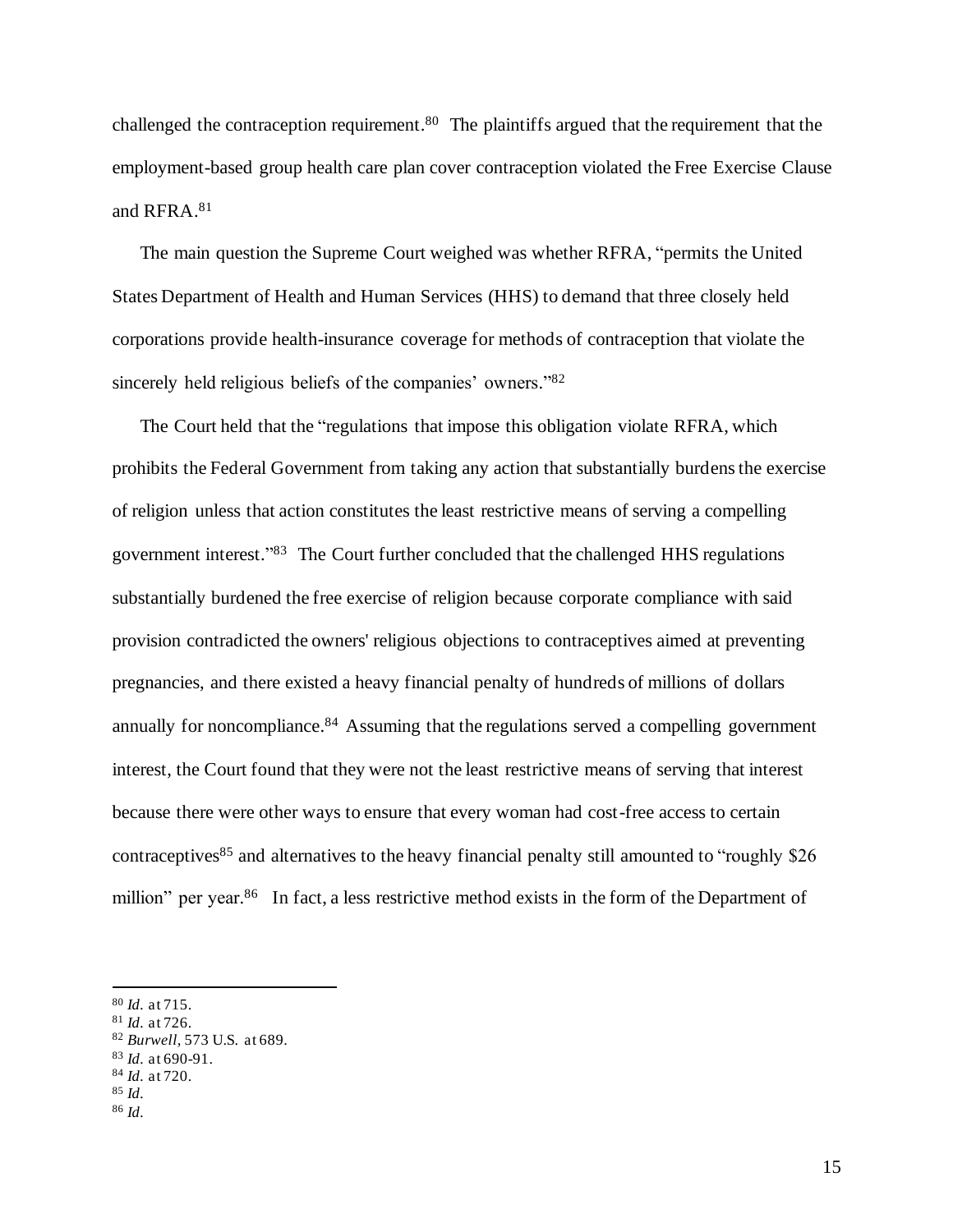Health and Human Services' exemption for non-profit religious organizations, which the Court held can and should be applied to for-profit corporations such as Hobby Lobby.<sup>87</sup>

*Hobby Lobby* and its progeny speak to how broadly a religious exemption would have to reach. Only beliefs rooted in religion are protected by the Free Exercise Clause, which, by its terms, gives special protection to the exercise of religion. 88 In determining whether a belief is rooted in religion, the "resolution of that question is not to turn upon a judicial perception of the particular belief or practice in question; religious beliefs need not be acceptable, logical, consistent, or comprehensible to others in order to merit First Amendment protection."89

Undoubtedly, RFRA applies to the military in the vaccine mandate context. Under *Thomas v. Review Bd*., relied on heavily in *Hobby Lobby*, the Court found that Thomas terminated his employment for religious reasons, emphasizing the thirty-year precedent that "a person may not be compelled to choose between the exercise of a First Amendment right and participation in an otherwise available public program." 90 Thomas refused to work on munitions at his factory because of his religiously based anti-war stance and for that reason was denied unemployment compensation. The Court continued, citing *Sherbert*, which ruled "that [disqualifying Mrs. Sherbert from benefits because of her refusal to work on Saturday in violation of her faith] forces her to choose between following the precepts of her religion and forfeiting benefits, on the one hand, and abandoning one of the precepts of her religion in order to accept work, on the other hand. Governmental imposition of such a choice puts the same kind of burden upon the free exercise of religion as would a fine imposed against [her] for her Saturday worship."<sup>91</sup> This

<sup>87</sup> *Id.*

<sup>88</sup> *See generally Sherbert, supra; Yoder*, 406 U.S. at 215-216 (1972).

<sup>89</sup> *Thomas v. Review Bd. of Ind. Employment Sec. Div.*, 450 U.S. 707, 714 (1981).

<sup>90</sup> *Id.* at 716.

<sup>91</sup> *Id.* at 716-717.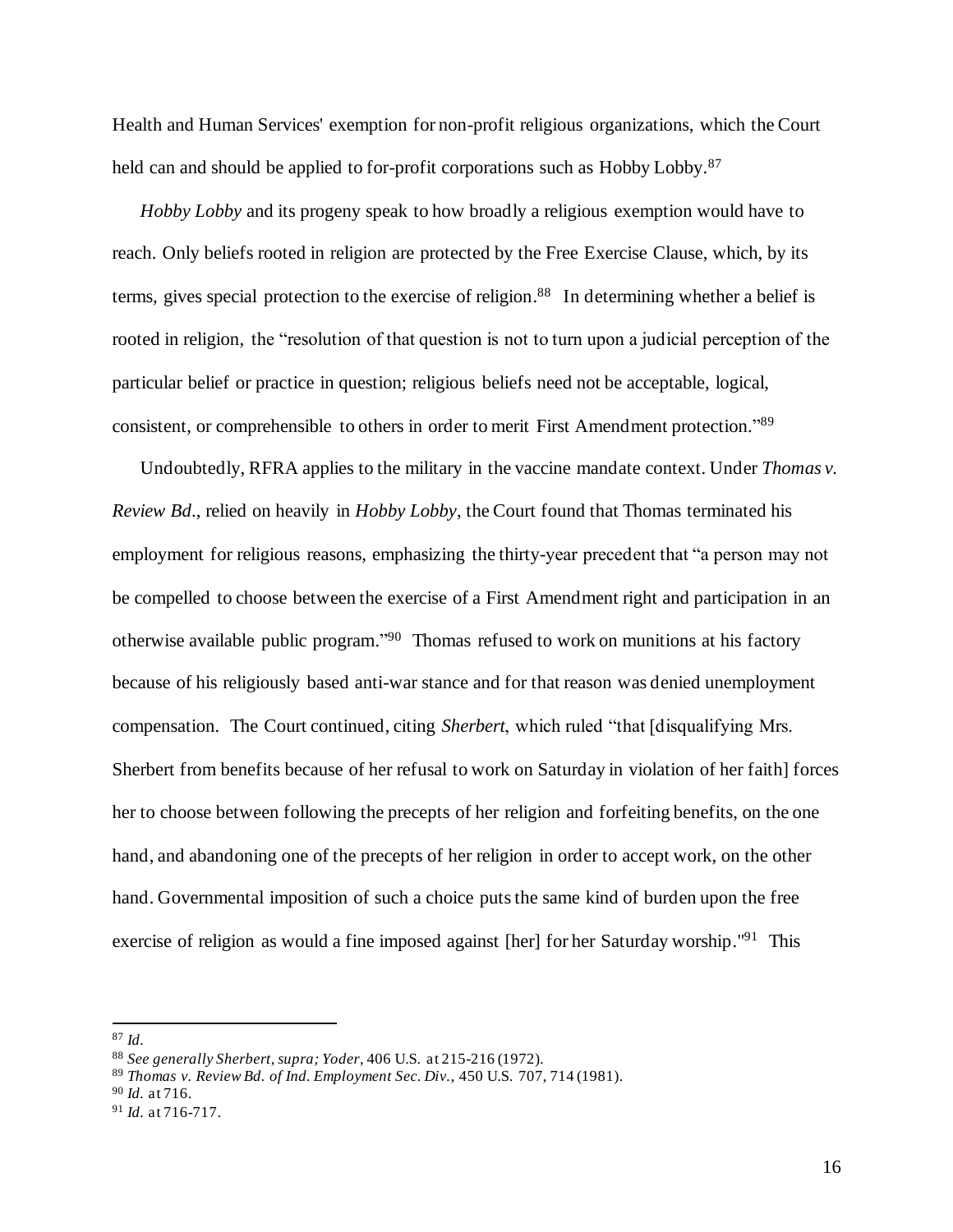"choice" parallels the difficult choices the servicemembers today face; either choose to continue to believe in the same religious convictions or choose to serve in the military. If a servicemember chooses the former, his choice is marred by dishonorable discharge and relinquished lifetime financial benefits typically enjoyed by every honorably discharged servicemember.

The Court concluded "[w]here the state conditions receipt of an important benefit upon conduct proscribed by a religious faith, or where it denies such a benefit because of conduct mandated by religious belief, thereby putting substantial pressure on an adherent to modify his behavior and to violate his beliefs, a burden upon religion exists. While the compulsion may be indirect, the infringement upon free exercise is nonetheless substantial."<sup>92</sup>

The mere fact that the petitioner's religious practice is burdened by a governmental program does not mean that an exemption accommodating his practice must be granted. The state may justify an inroad on religious liberty by showing that it is the least restrictive means of achieving some compelling state interest. However, it is still true that "[the] essence of all that has been said and written on the subject is that only those interests of the highest order . . . can overbalance legitimate claims to the free exercise of religion."<sup>93</sup>

The Court ultimately concluded that neither of the interests advanced by the government were sufficiently compelling to unduly burden Thomas' religious free exercise rights not to work on munitions in violation of his religious convictions. 94 The Court thus found unconvincing the government's reasons proffered which were widespread unemployment from those similarly situated and avoiding a detailed probing of each employee's religious beliefs.<sup>95</sup>

<sup>92</sup> *Id.* at 717-718.

<sup>93</sup> *Id*. at 718 (quoting *Yoder,* 406 U.S. at 215).

<sup>94</sup> *Thomas,* 450 U.S. 707 (1981).

<sup>95</sup> *Id.*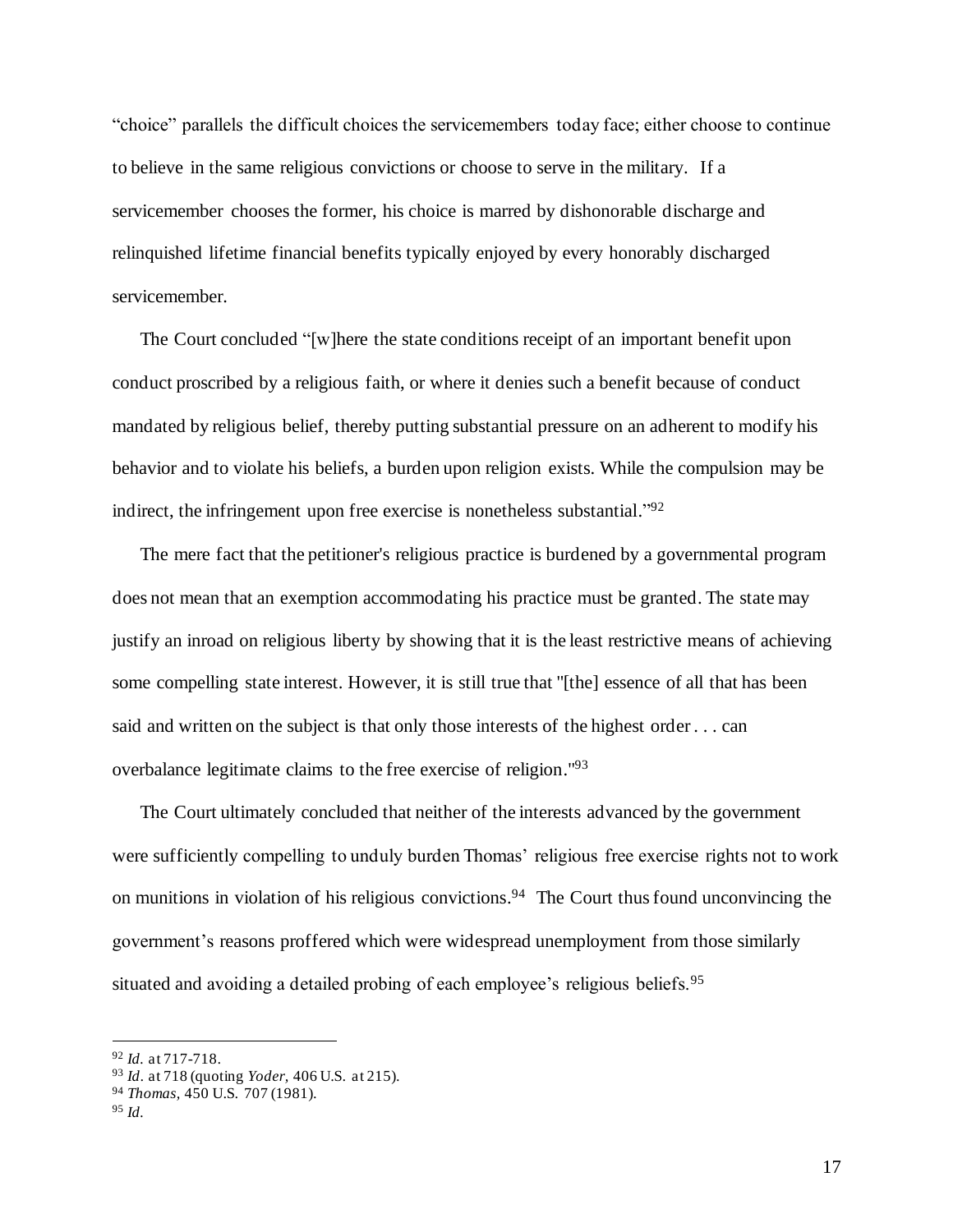More support for the Supreme Court's broad interpretation of religious exemption claims can be found in its decision in *Holt v. Hobbs. 96* In *Holt,* the plaintiff-inmate sought an injunction and temporary relief from the enforcement of the Arkansas Department of Corrections' grooming policy which allowed trimmed mustaches and quarter-inch beards for diagnosed dermatological problems but otherwise no facial hair.<sup>97</sup> Holt succeeded and the Court held that growing a beard was a necessary part of the practice of his religion, that the grooming policy significantly burdened his ability to do so, and that the grooming policy was therefore a violation of the Religious Land Use and Institutionalized Persons Act (RLUIPA).<sup>98</sup> Holt was willing to limit his beard to a length of one-half inch as a form of compromise with the policy.<sup>99</sup>

Both RFRA and RLUIPA require a strict scrutiny standard of review, and both offer the same broad protection for religious exercise.<sup>100</sup> The result of this Supreme Court decision is that *Holt*  has become precedent for RFRA interpretations and decisions and not just RLUIPA ones. Especially important, is the Court's harsh treatment of government even when an inmate expresses a religious objection to neutral and generally applicable laws or mandates in a state corrections facility.

B. Religious Freedom Restoration Act Claims Against the Military

Because RFRA applies to federal law and not state law, <sup>101</sup> and the vaccine mandates operate as federal law that burden religious beliefs of some military personnel claiming exemptions, military servicemembers have standing for claims against the federal government.<sup>102</sup> Generally, the members of the military are federal employees, receiving salary, benefits, and employment

<sup>99</sup> *Id.*

<sup>96</sup> *Holt v. Hobbs,* 574 U.S. 352 (2015).

<sup>97</sup> *Id.* at 355-56.

<sup>98</sup> *Id.*

<sup>100</sup> *Id.* at 361-63.

<sup>101</sup> *City of Boerne v. Flores*, 521 U.S. 507 (1997).

<sup>&</sup>lt;sup>102</sup> *Id.* (RFRA's applicability relates to the defendant, not the plaintiff).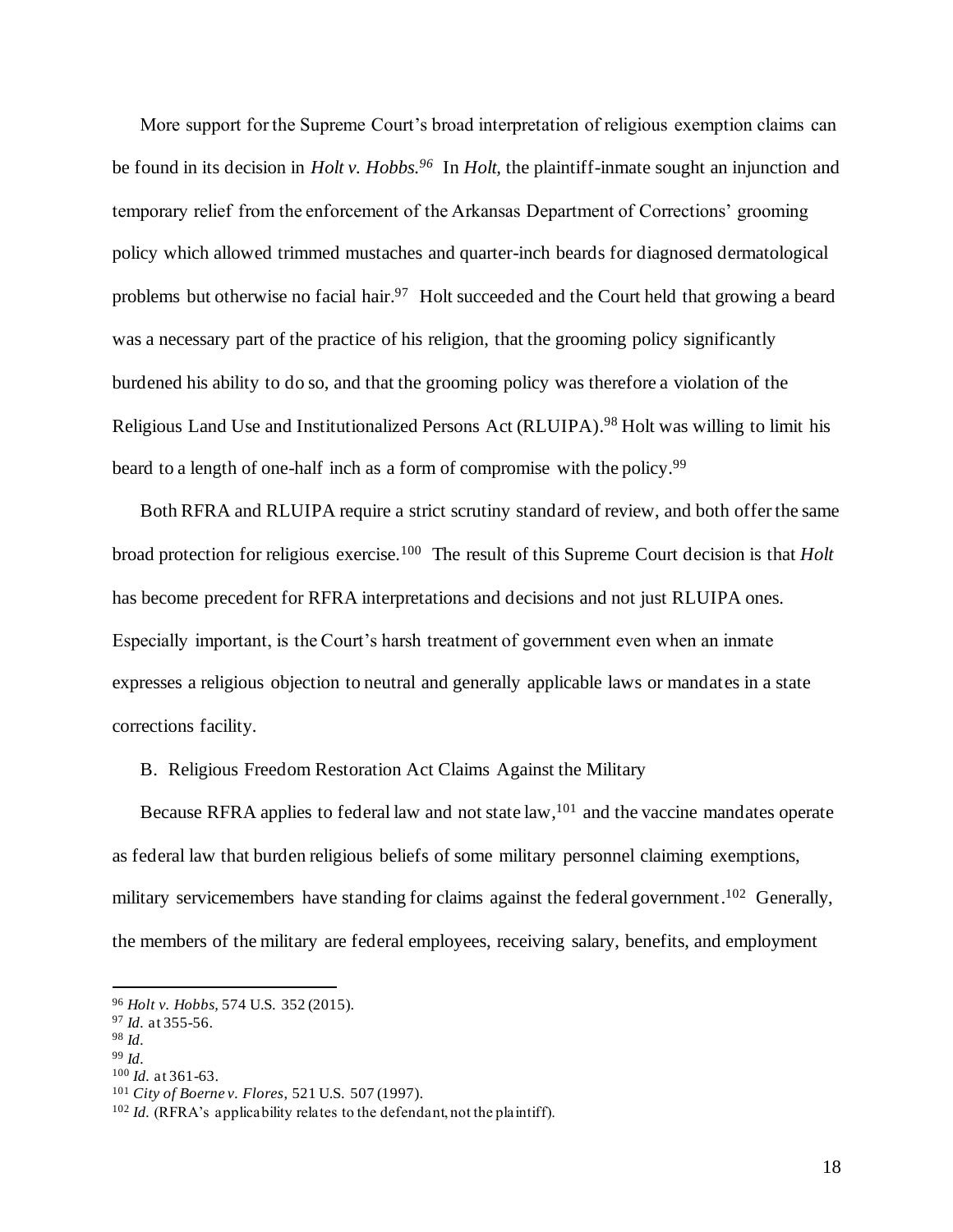from the federal government.<sup>103</sup> However, members of the military differ in that not only are they employed by the federal government, but they are also uniquely restricted in their ability to control virtually anything in their own lives while enlisted, such as leaving a base unannounced, making their own day-to-day schedules, and the locations the military sends them and for how long they will be stationed there.

Despite the general reassurance that servicemembers are protected by RFRA, the Court in the past articulated harsh doctrine toward the military, insofar as it is uniquely governed by a special system of laws, the Uniform Code of Military Justice (UCMJ), with its own system for prosecuting violations of the code, including courts-martial.<sup>104</sup> When responding to First Amendment challenges from military personnel, the Court consistently treats the military as a special and separate context or environment in which standard First Amendment protections do not apply, or do not apply to the same extent, as they do to citizens or private sector employee.<sup>105</sup> With the exception of potential final review by the U.S. Supreme Court, these Article I courts handle review of military cases in an appellate system that rarely interacts with Article III courts.<sup>106</sup>

Criminal defendants in the Article III judicial system have an automatic right to appeal to federal courts of appeal and then a right to petition the Supreme Court for final review.<sup>107</sup> In contrast, defendants in military cases typically may not appeal their cases to the U.S. Supreme Court unless the highest military court, the United States Court of Appeals for the Armed Forces (CAAF), had also granted discretionary review in the case.<sup>108</sup>

<sup>103</sup> *United States v. Sterling*, 75 M.J. 407 (CAAF 2016).

<sup>104</sup> *See e.g., United States v. Stevenson,* 65 M.J. 639 (2006) (military courts prosecuted a retired serviceman for rape, a crime often tried in civilian court)

<sup>105</sup> *Id.* <sup>106</sup> *Id.*

<sup>107</sup> *Sterling,* 75 M.J. 407 (CAAF 2016).

<sup>108</sup> *Id.*

<sup>19</sup>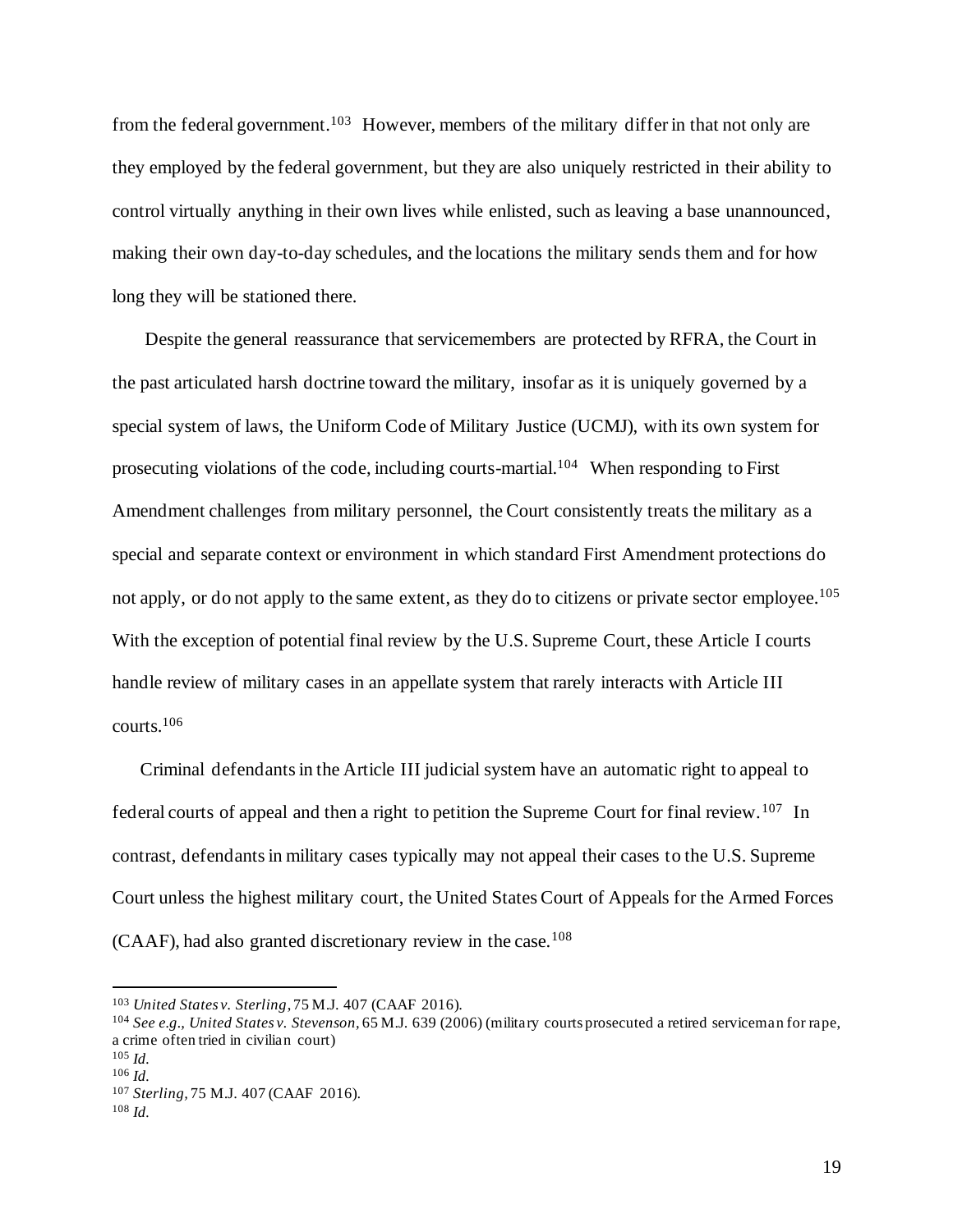However, Congress in the past has proposed at least two potentially transformative bills, albeit not passed as federal law, that reveal a Congressional concern about the separation of military courts from civilian courts, insofar as the right to petition the Supreme Court has been historically absent.<sup>109</sup> While the Court has treated different sectors of citizens differently for First Amendment purposes including schoolchildren,<sup>110</sup> and federal prisoners,<sup>111</sup> Congressional intervention has provided adequate remedies to petitioners consistent with rights of civilians despite these separate classifications.<sup>112</sup> The same should be true of military service members.

In *Orloff v. Willoughby,* the Court emphasized the Court's "hands off" approach of military actions by explicitly clarifying the Court's role when tasked with assessing whether a doctor drafted into the Army may lawfully be held beyond his desire and without being assigned to any position whatsoever.<sup>113</sup> The Court affirmed that "although courts may determine whether one has been lawfully inducted and is therefore within the jurisdiction of the Army and subject to its orders, the Supreme Court will not revise duty orders as to one lawfully in the service."<sup>114</sup> This issue of holding a citizen against his will, without commissioning him to any position, is one example of how certain freedoms become absent in the military.

Further, the Court acknowledged "the complaint is often made, and sometimes with justification, that there is discrimination, favoritism or other objectionable handling of men. But

<sup>109</sup> Equal Justice for Our Military Act of 2009, H.R. 569, 111th Cong. (2009); Equal Justice for Our Military Personnel Act of 2009, S. 357, 111th Cong. (2009) (proposing the authorization of appeals to the U.S. Supreme Court for all military cases, and for all branches of the military, specifically including the currently excluded cases that the Criminal Court of Appeals and the U.S. Court of Appeals for the Armed Forces (CAAF) adjudicated). <sup>110</sup> *Tinker v. Des Moines Independent Community School District*, 393 U.S. 503 (1969).

<sup>111</sup> *Turner v. Safley*, 482 U.S. 78 (1987) (overturned by RFRA for federal employees; RLUIPA for state prisoners). <sup>112</sup> *Pickering v. Bd. of Educ.*, 391 U.S. 563, 574 (1968) (holding "in a case in which the fact of employment was only tangentially and insubstantially involved in the subject matter of the public communication made by the teacher, it was necessary to regard the teacher as the member of the general public he sought to be; absent proof of false statements knowingly or recklessly made by him, a teacher's exercise of his right to speak on issues of public importance may not have furnished the basis for his dismissal from public employment; and as no such showing had been made, the teacher's rights to freedom of speech were violated.").

<sup>113</sup> *Orloff v. Willoughby,* 345 U.S. 83, 94 (1953).

<sup>114</sup> *Id.* at 93.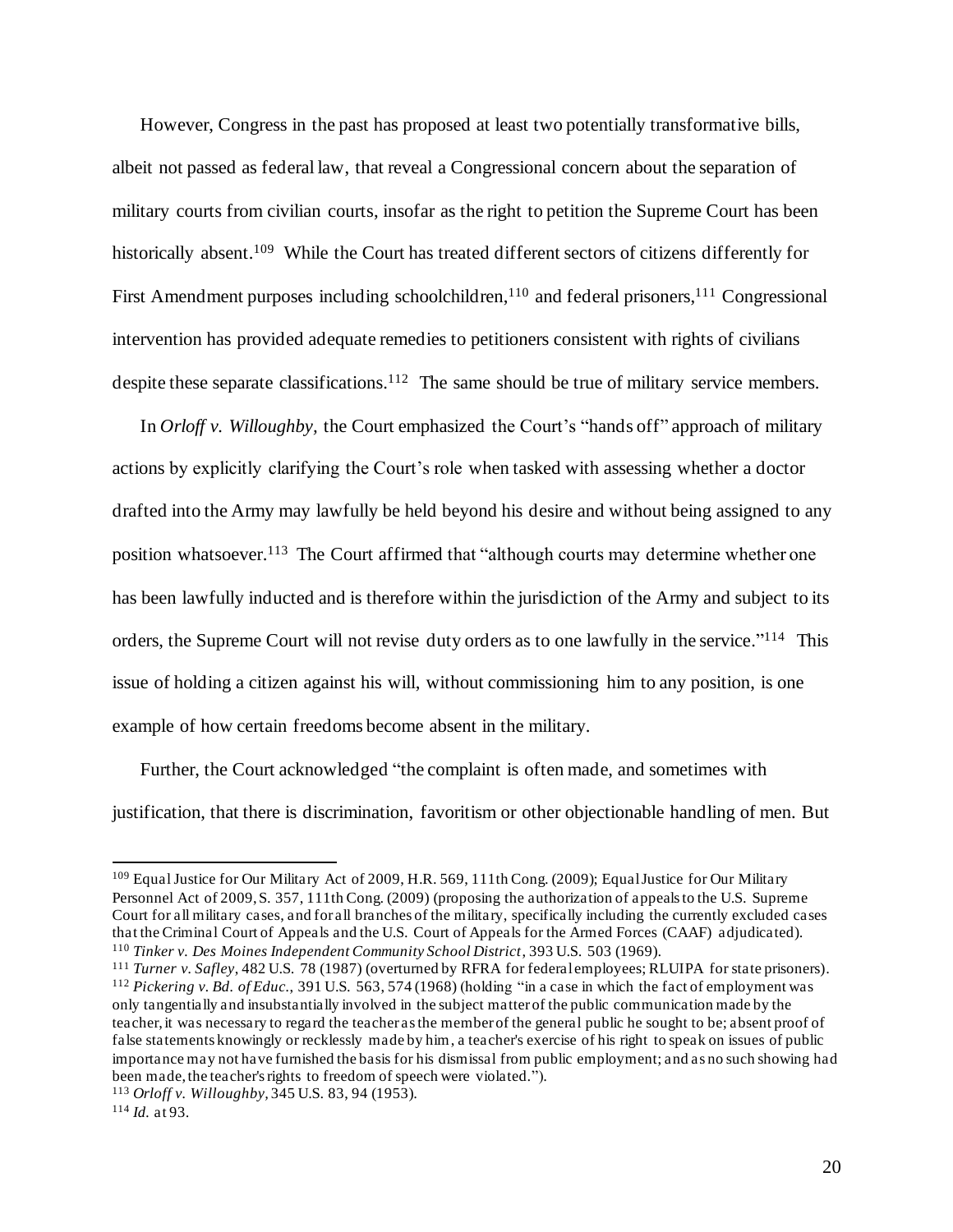judges are not given the task of running the Army…[t]he military constitutes a specialized community governed by a separate discipline from that of the civilian. Orderly government requires that the judiciary be as scrupulous not to interfere with legitimate Army matters as the Army must be scrupulous not to intervene in judicial matters."<sup>115</sup>

On the other hand, the dissent led by Justice Frankfurter, disagrees as to whether a doctor may be held in the Army, without commission, essentially holding him against his will.<sup>116</sup> The dissent states, "if the statements that were made at the hearings and on the floor of the Congress by those who were in charge of the legislation had been made in a formal committee report, this Court could hardly have held that the receipt of a commission was not a condition on keeping in the Army a doctor drafted under these special provisions." 117

Current jurisprudence holds that *Orloff* no longer applies to military with respect to religious claims under RFRA, since it effectively created a larger umbrella for federal workers, in which servicemembers are unequivocally included. Contrasted with the now-encompassing RFRA umbrella of servicemembers is the then-deferential Court's holding in *Goldman v.*  Weinberger.<sup>118</sup> There, the Court deferred to the Army's decision on prohibiting a yarmulke, an Orthodox Jewish headwear, because of the "no headgear" rule.<sup>119</sup> The Court's deference to the military decision was in keeping with the *Orloff* rule.<sup>120</sup>

Today, the Court changed its tune. For example, in *Singh v. Carter*, the United States District Court for the District of Columbia upheld free exercise rights of a member of the military in response to his RFRA claim.<sup>121</sup> In *Singh*, the Court granted the plaintiff-

<sup>115</sup> *Id.* at 93-4.

<sup>116</sup> *Id.* at 95-7.

<sup>117</sup> *Id.* at 98-99.

<sup>118</sup> *Goldman v. Weinberger,* 475 U.S. 503 (1986).

 $119$  *Id.* 

<sup>120</sup> *Id.* at 507.

<sup>121</sup> *Singh v. Carter*, 168 F.Supp.3d 216 (D.D.C. 2016).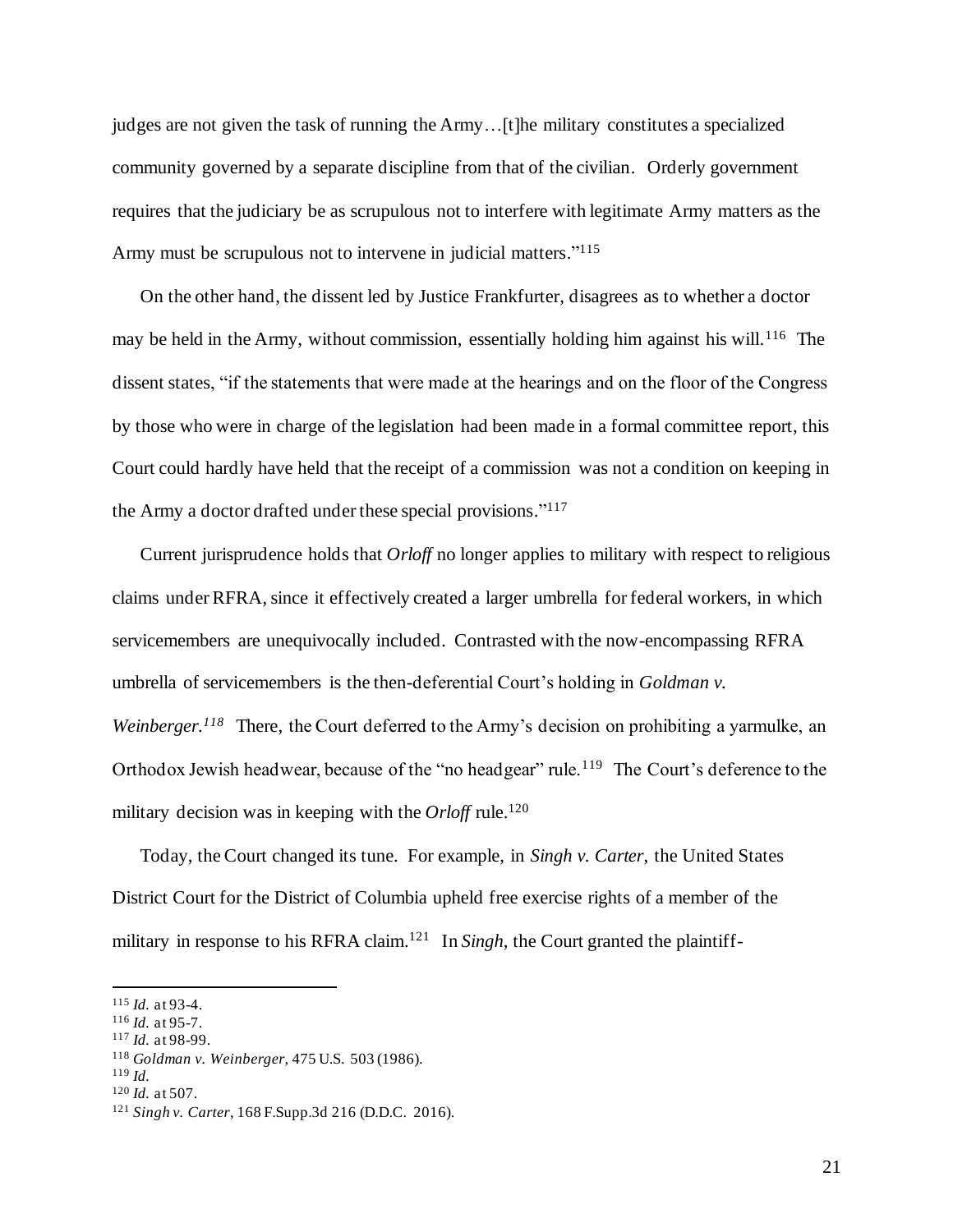servicemember's request for a temporary restraining order enjoining an order from the United States Army's senior command, requiring him to undergo specialized testing to ensure that his religious articles of faith, namely his headdress and beard, did not interfere with his army combat helmet and protective mask.<sup>122</sup> The Court reasoned that under RFRA, plaintiff was not required to exhaust administrative remedies in a court-martial proceeding before bringing constitutional and RFRA claims and singling out the plaintiff for testing due only to his articles of faith was discriminatory and would cause irreparable harm.<sup>123</sup> The pressure on the plaintiff to forego religious precepts or relinquish his employment and ability to make a living via service in the armed forces constituted a substantial burden, the order of testing was not the least restrictive means to further the Army's interest, and the balance of harms weighed in the plaintiff's favor.<sup>124</sup>

While the Court acknowledged the limits on judicial review of military actions and requirements of administrative exhaustion of military personnel decisions generally, "resolving a claim founded solely upon a constitutional right is singularly suited to a judicial forum and clearly inappropriate to an administrative board." 125

Specifically in *Adair v. England*, the federal district court rejected the military's argument that plaintiff-Navy chaplains, who brought First Amendment Free Exercise claims, should have first exhausted their administrative remedies by raising their personnel claims with the internal Board for Correction of Naval Records before bringing the claims into federal court.<sup>126</sup> The court reasoned that "the Supreme Court and [the D.C. Circuit] have heard numerous [constitutional] challenges to military policies",<sup>127</sup> and the "logic underlying nonjusticiability in

<sup>122</sup> *Id.* at 235.

<sup>123</sup> *Id.*

<sup>124</sup> *Id.*

<sup>125</sup> *Singh v. Carter*, 168 F.Supp. 3d 216, 225, 235 (D.D.C. 2016); *quoting Adair v. England*, 183 F. Supp. 2d 31, 55 (D.D.C. 2002); *quoting Downen v. Warner*, 481 F.2d 642, 643 (9th Cir. 1973). <sup>126</sup> *See Adair v. England*, 183 F. Supp. 2d 31, 55 (D.D.C. 2002).

<sup>127</sup> *Brannum v. Lake*, 311 F.3d 1127, 1130, 354 U.S. App. D.C. 73 (D.C. Cir. 2002).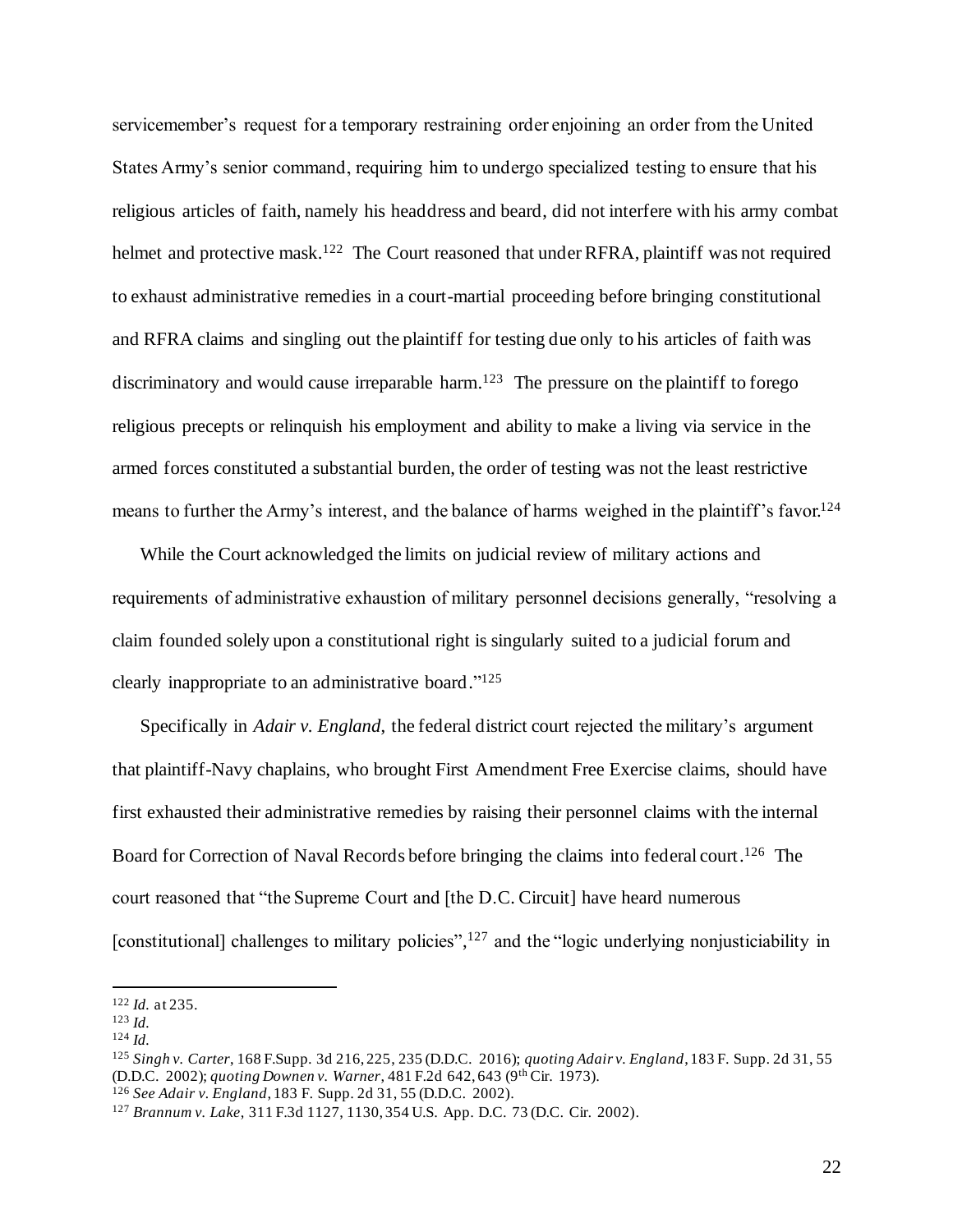military cases is 'wholly inappropriate…when a case presents an issue that is amenable to judicial resolution."<sup>128</sup> The Court emphasized that "courts have shown no hesitation to review cases in which a violation of the Constitution, statutes, or regulations is alleged."<sup>129</sup> Further, "[i]t is a basic tenet of our legal system that a government agency is not at liberty to ignore its own laws and that agency action in contravention of applicable statutes and regulations is unlawful...The military departments enjoy no immunity from this proscription."<sup>130</sup>

In terms of a servicemember's RFRA claim, "Congress nowhere inserted any exception for the U.S. Armed Forces from RFRA's application or any exhaustion requirement, as it did, for example, in RFRA's "sister statute," RLUIPA.<sup>131</sup> Thus, RFRA does not require that a servicemember exhaust his or her remedies within military courts before bringing the claim before a civilian court. This difference between RFRA and RLUIPA is important insofar as plaintiffs need not exhaust or rely on remedies within the military when the religious claim is in response to military rules, laws or mandates, including vaccine mandates that burden a religious conviction. This precept grants plaintiffs proper standing outside of military tribunals despite the Court's deference to military decisions and judicial processes, even in light of the historical military practice of intra-branch adjudication. When a free exercise claim is at issue, the military plaintiff need not solely seek refuge in a military judicial system and may bring the claim in a federal court.

While some cases like *United States v. Sterling* found against the petitioner-service person, the court's reasoning and discussion highlight how military members and the military in

<sup>130</sup> *Singh,* 168 F.Supp, 3d at 230.

<sup>128</sup> *Singh v. Carter*, 168 F.Supp. 3d 216, 225 (D.D.C. 2016).

<sup>129</sup> *Id*.; citing *Dilley v. Alexander*, 603 F.2d 914, 920, 195 U.S. App. D.C. 332 (D.C. Cir. 1979).

<sup>&</sup>lt;sup>131</sup> *Id.* ("[A] prisoner may not sue under RLUIPA without first exhausting all available administrative remedies") *citing* 42 U.S.C. §§ 1997e(a), 2000cc-2(e*); see also Oklevueha Native Am. Church of Hawaii, Inc. v. Holder*, 676 F3d 829, 838 (9th Cir. 2012) ("We decline…to read an exhaustion requirement into RFRA where the statute contains no such condition…and the Supreme Court has not imposed one.").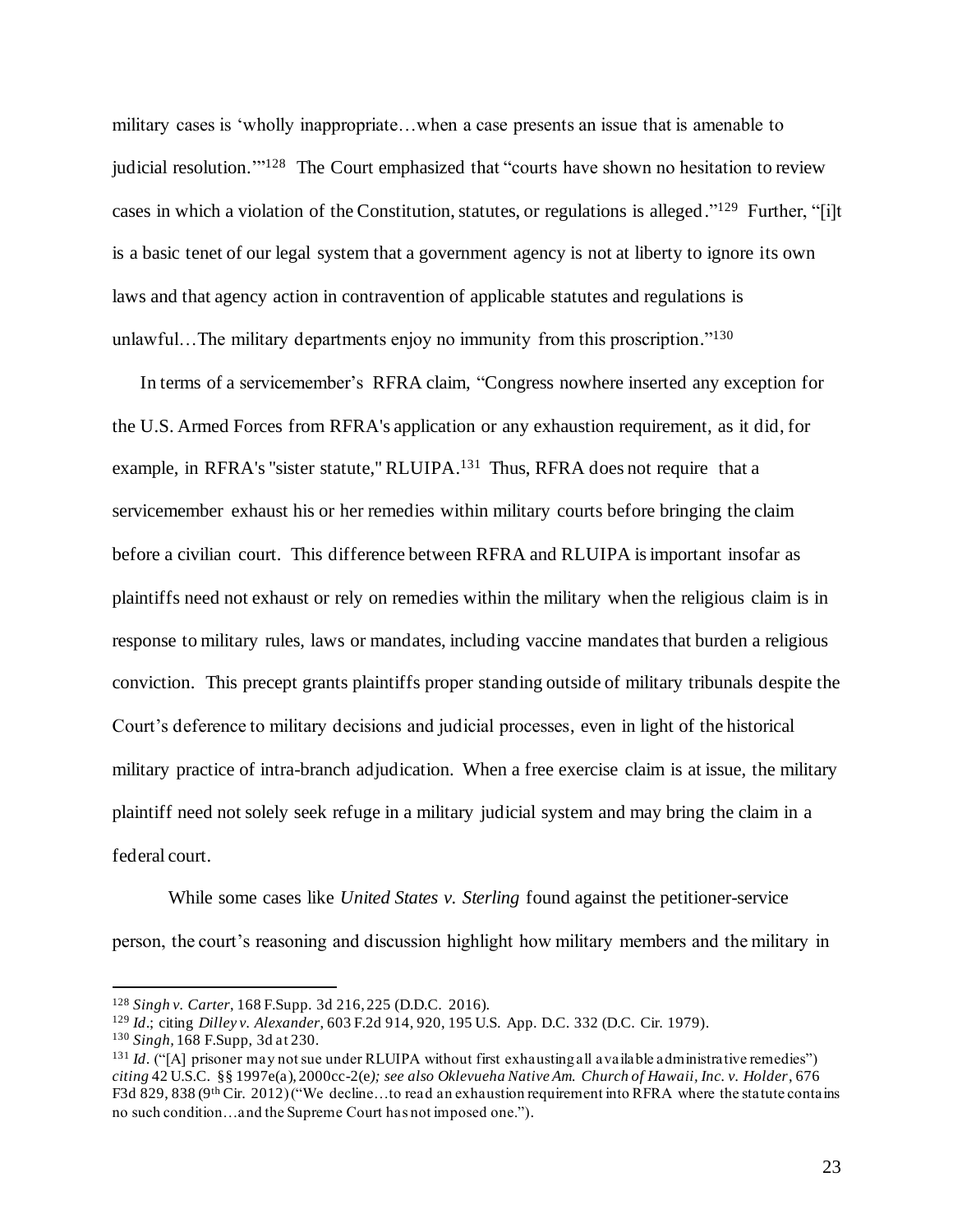general are still under the umbrella of RFRA. 132 In *Sterling*, the servicemember was convicted for failure to report to her place of duty, disrespect toward a superior commissioned officer, and disobedience to a lawful order. <sup>133</sup> A noncommissioned officer violated various articles of the UCMJ, after she refused to help distribute vehicle passes to families of servicemembers and to remove signs posted on her desk which read "no weapon formed against me shall prosper."<sup>134</sup> Although the servicemember claimed that her decision to post signs on her desk was protected by RFRA, she failed to proffer evidence substantiating this claim and the military court's decision was upheld.<sup>135</sup>

Nonetheless, the court analyzed this seemingly nominal claim of religious freedom under the strict scrutiny RFRA provides. The court reasoned that "[t]he Religious Freedom Restoration Act, which, by its own terms, applies to every 'branch, department agency, instrumentality, and official (or other person acting under the color of law) of the United States' also applies in the military context."<sup>136</sup> Further, at least two general orders prescribe the manner in which religious accommodations to rules of general applicability should be processed and facilitated in the military. 137

However, *Sterling* differs in important ways including that it is not the usual case of religious accommodation where an individual or group challenges the denial of an accommodation for an exercise of religion. Nor was it the case where the conduct at issue was either patently religious, such as wearing religious headdresses like in *Singh*, or one where a

<sup>132</sup> *United States v. Sterling*, 75 M.J. 407 (CAAF 2016).

<sup>133</sup> *Id.* at 410.

<sup>134</sup> *Id.*

<sup>135</sup> *Id.*

<sup>136</sup> *Id.* 

<sup>137</sup> Dep't of Defense Instr. 1300.17, Accommodation of Religious Practices Within the Military Services (Feb. 10, 2009, Incorporating Change 1, Jan. 22, 2014); Dep't of the Navy, Secretary of the Navy Instr. 1730.8B CH-1, Accommodation of Religious Practices (Mar. 28, 2012).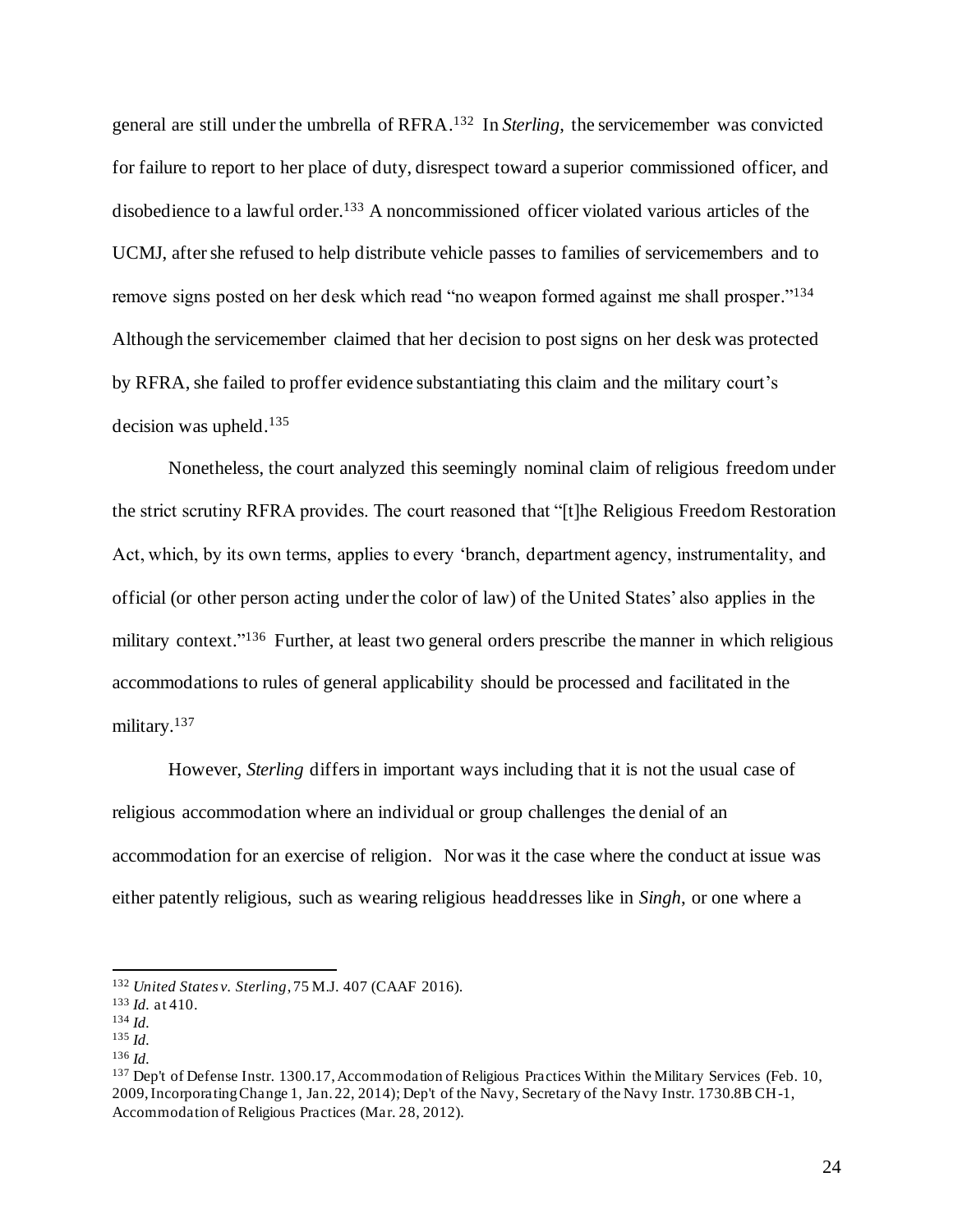government actor knew of a religious practice and sought to prohibit it. Rather, the religious claim refers to speech loosely based on a Bible passage, and arguably the practice of displaying the speech on a desk shared with another servicemember. Further displaced from other jurisprudence, is the fact that petitioner-servicemember failed to inform the supervisor who informed her to take it down that it was based on a religious principle.

C. How to Construct a RFRA Claim Against the Military for Vaccine Exemption

As the federal employee religious exemptions stand today, a military servicemember has two ways in which the government may accept their religious claim, the first being a RFRA claim.

Under RFRA, servicemembers are federal employees whom RFRA affords strict scrutiny whenever a religious exemption is claimed. Similar to *Smith'*s individualized assessment protocol, a servicemember's claim to a religious exemption shifts the burden to the government that must prove a compelling interest and that it is the least restrictive means of accomplishing this interest.

Although this concept seems logical, members of the military have not been afforded the same ability to claim exemptions like other federal employees, where many different government agencies have at least been amenable to employee claims for a religious exemption.<sup>138</sup> Interestingly, different branches of the military will handle petitions for religious exemptions independently and not necessarily in the same ways.<sup>139</sup> For service members who have religious objections to receiving a vaccine, the path for how they might seek an exception to the vaccine is

<sup>138</sup> Lisa Rein, *Nearing Monday coronavirus vaccine deadline, thousands of federal workers seek religious exemptions to avoid shots,* The Washington Post, (Nov. 7, 2021).

https://www.washingtonpost.com/politics/federal-workers-vaccines-exemptions/2021/11/07/761eb9d8-3da3-11ec-8ee9-4f14a26749d1\_story.html.("Exemptions on religious grounds have been rare, as well, but nonetheless close to 5,000 Air Force members have submitted requests to avoid a coronavirus vaccination, with no approvals reported as of last week.").

<sup>139</sup> C. Todd Lopez, *Services Will Make Call on Religious Exemptions*, U.S. DEPT. OF DEFENSE,(Aug. 10, 2021), https://www.defense.gov/News/News-Stories/article/article/2726774/services-will-make-call-on-religiousexemptions-to-covid-19-vaccines/.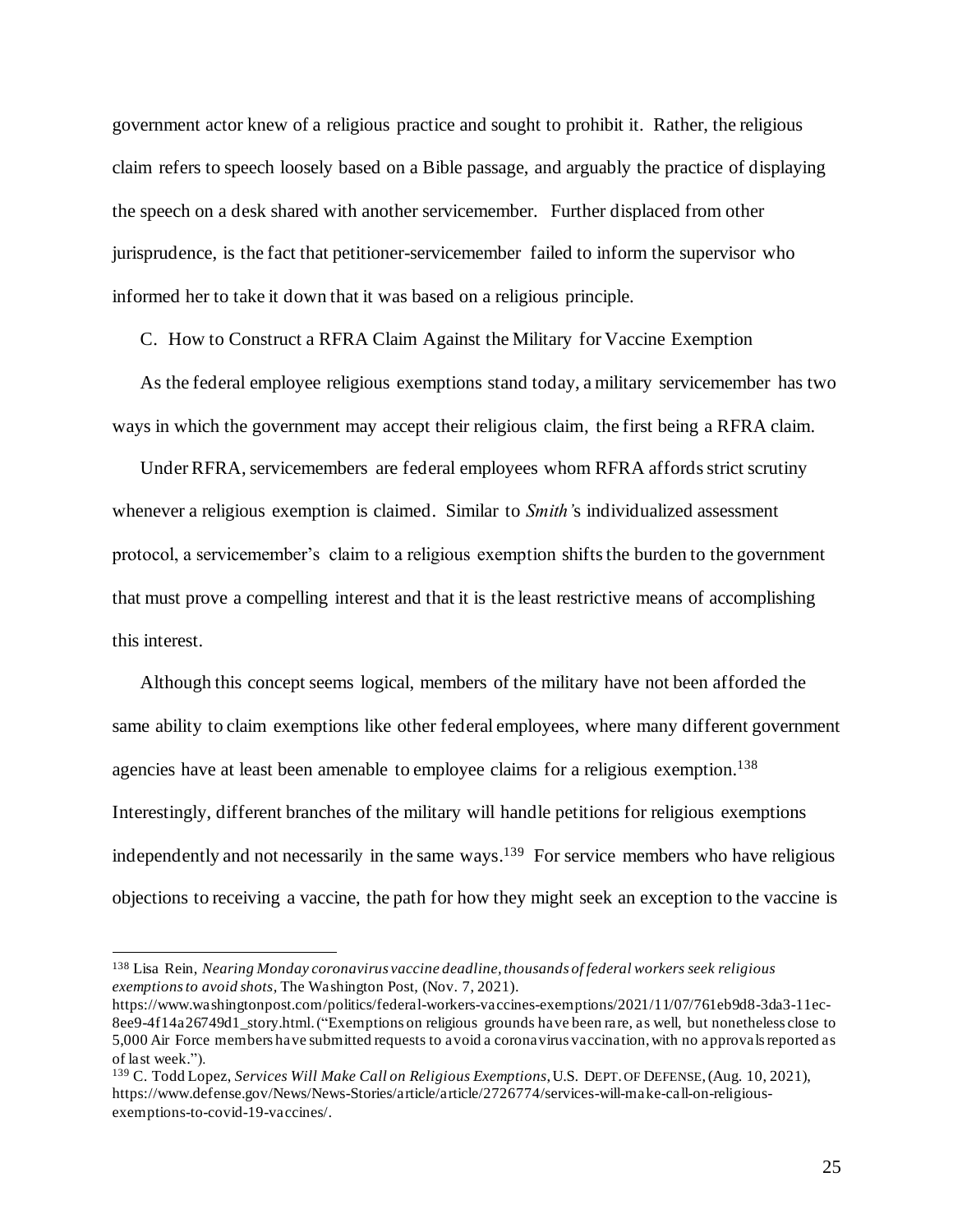defined by their individual military service's regulations, Pentagon Press Secretary John F. Kirby said. 140

As of August 21, 2021, the vaccines were only on "emergency use authorization,<sup>141</sup>" from the Food and Drug Administration.<sup>142</sup> Once any of the three vaccines become fully approved, says Secretary of Defense Lloyd J. Austin III, "they will become mandatory immediately."<sup>143</sup> Even if they are not fully approved by Austin's arbitrary cut-off date of "mid-September", Austin stated that he "will request a waiver from the president to make them mandatory."<sup>144</sup> Since then, only the Pfizer vaccine is fully approved by the FDA and is currently mandatory for all branches of the military and their service members. 145

Surprising is the process the military will use when religious exemptions are claimed by military members. When a servicemember first requests a religious exemption, "there's a process that [the military will] go through to counsel the individual both from a medical and from a command perspective about using a religious exemption."<sup>146</sup> The counseling includes a discussion with both a medical professional and a commander about the risks of not being vaccinated as well as how not being vaccinated might affect deployability, assignments or travel.<sup>147</sup> Instead of potentially allowing the religious exemption or allowing the soldier to prove his case for a religious exemption in front of a judicial body, the servicemember is instead directed to a medical professional and has to explain himself to his commander. Since

<sup>140</sup> *Id.* 

<sup>141</sup> *Id.*

<sup>142</sup> *Id.*

<sup>143</sup> *Id.* <sup>144</sup> *Id.*

<sup>145</sup> U.S. Army Public Affairs, *Army Announces Implementation of Mandatory Vaccines for Soldiers,* Army.mil, (Sept. 14, 2021).

https://www.army.mil/article/250277/army\_announces\_implementation\_of\_mandatory\_vaccines\_for\_soldiers.  $146$  *Id.* 

<sup>147</sup> *Id.*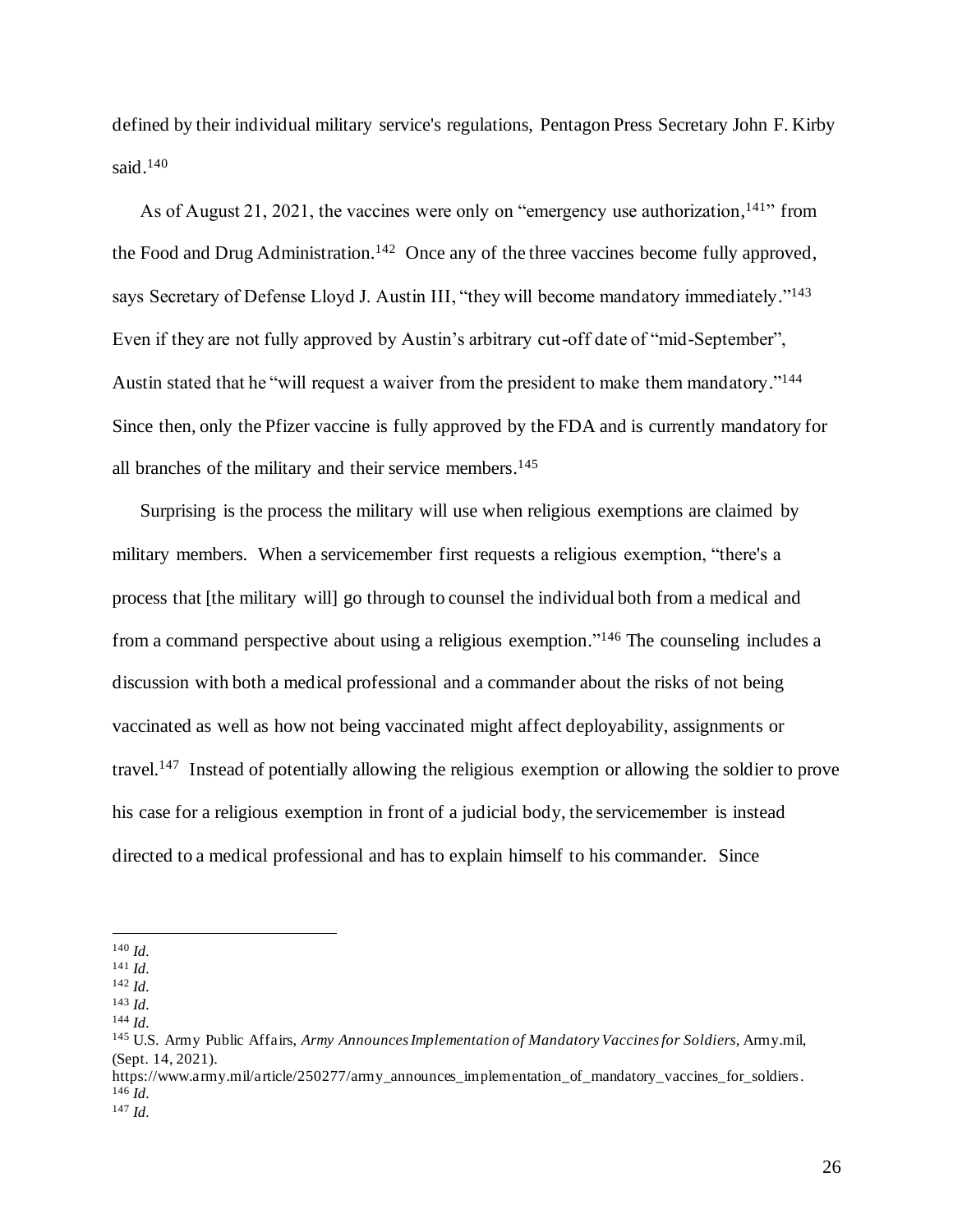government officials make individual assessments as to whether a servicemember's request is granted, even under *Smith,* the Court would apply strict scrutiny.

Even more, the penalties for non-compliance are drastic. If a servicemember requests an exemption, but is denied, and still refuses to get vaccinated, he or she faces "adverse administrative action."<sup>148</sup> This "adverse administrative action" includes administrative and nonjudicial punishment.<sup>149</sup> Such punishments could include relief of duties or dishonorable discharge, relinquishing their post-duty benefits, like medical care and pensions, and acquiring a perpetually stigmatizing label, often disallowing them from acquiring jobs they could otherwise could have acquired.<sup>150</sup> This animus toward religion, and the punitive consequences following denial and continued noncompliance seems to parallel the punitive treatment of religion in *Church of Lukumi Babalu Aye v. City of Hialeah. 151* In *Lukumi,* the Court found animus in the creation and promulgation of city ordinances aimed specifically at the religious practices of the Church of Lukumi.<sup>152</sup> Since animus was found, the Court adopted strict scrutiny.<sup>153</sup> Like in *Lukumi*, courts hearing religious exemption claims of military servicemembers could also find animus toward religious convictions, through the military's unavailability, non-acceptance, and harsh penalties of religious exemptions and thus should apply strict scrutiny.

In the case of federally employed military members, RFRA's pre-*Smith* strict scrutiny should apply. When a service member invokes a religious exemption, such that his taking a vaccine "substantially burdens" his or her free exercise of religion, the government must justify

<sup>&</sup>lt;sup>148</sup> Ellen Mitchell, *Army Sets June 2022 Deadline For Troops to Receive Covid-19 Vaccine*, The Hill, (Sept. 14, 2021) https://thehill.com/policy/defense/572202-army-sets-june-2022-deadline-for-troops-for-covid-19-vaccine. <sup>149</sup> *Id.*

<sup>150</sup> *Id.*

<sup>151</sup> *City of Lukumi Babalu Aye v. City of Hialeah*, 508 U.S. 520 (1993).

<sup>152</sup> *Id.*

<sup>153</sup> *Id.*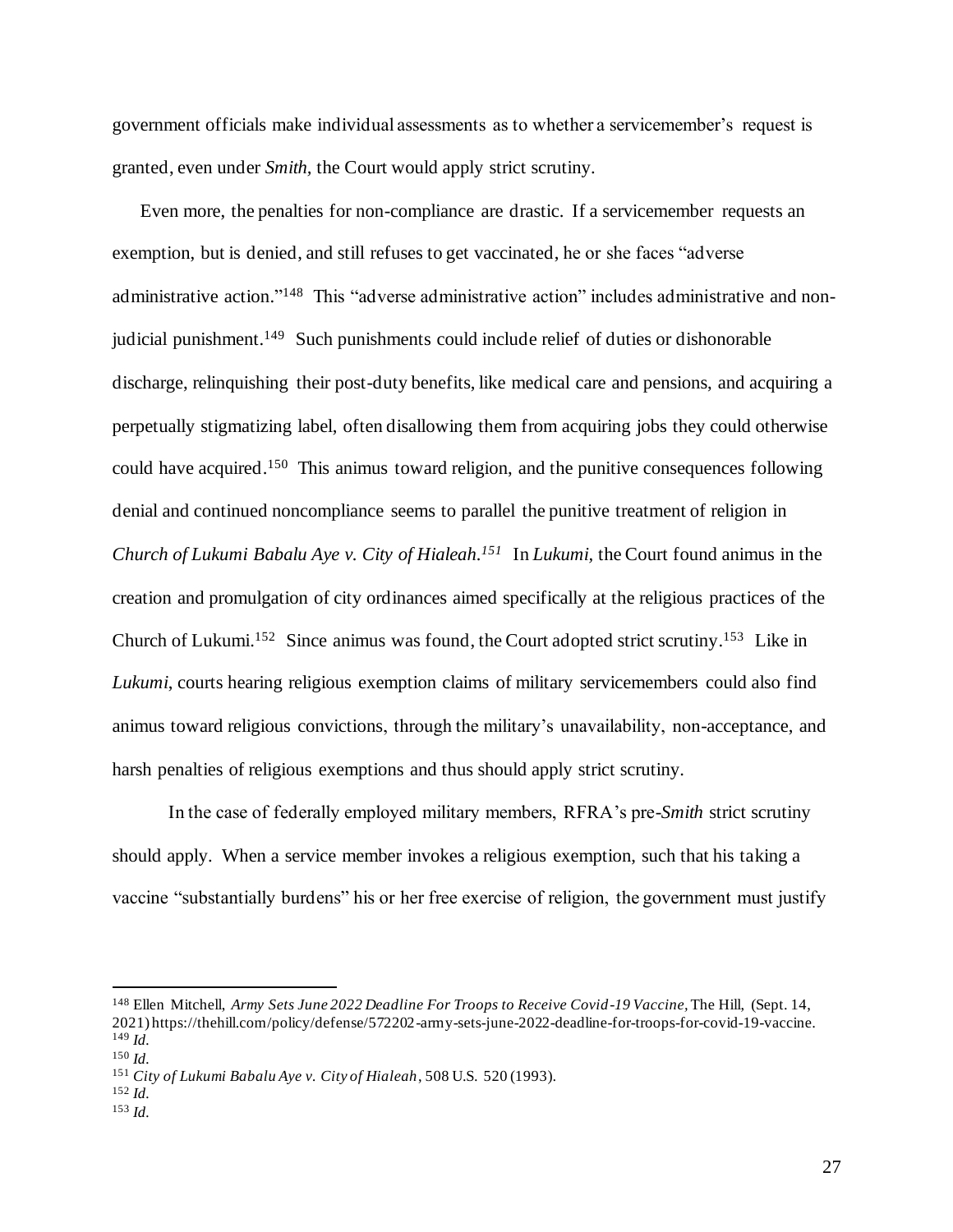the burden by a least restrictive compelling interest. 154 The compelling interest test imparts the burden of persuasion on the government following a claim that the law or mandate substantially burdens the free exercise of religion of a federal employee.

Assuming a servicemember claims the vaccine mandate is a substantial burden on his or her religion, as is the case of many servicemembers today, the burden transfers to the government to proffer a compelling interest that is the least restrictive means.

The government interest stated by the Army was "the health protection of our force" which it wants to "continue to ensure that [] personnel have the most up-to-date information on appropriate safety measures to prevent potential spread of the virus."<sup>155</sup> Further, Lt. Gen. R. Scott Dingle, the U.S. Army Surgeon General stated that "[t]his is quite literally a matter of life and death for our Soldiers, their families and the communities in which we live. Case counts and deaths continue to be concerning as the Delta variant spreads, which makes protecting the force through mandatory vaccination a health and readiness priority for the total Army."<sup>156</sup>

As the general health and well-being of the military will most certainly suffice as a compelling government interest, the Court's analysis would then turn to whether vaccinating all service members despite religious objections, and drastic penalties of dishonorable discharge following non-compliance, is the least restrictive means to effectuate that government interest. Again, the burden remains on the government to show that it is.

Like in *Hobby Lobby*, where the penalties were too harsh, a court would likely find that these penalties are similarly excessive. While penalties are not traditionally the basis for courts

<sup>154</sup> *Sherbert v. Verner*, 374 U.S. 398 (1963); *Wisconsin v. Yoder*, 406 U.S. 205 (1972).

<sup>155</sup> U.S. Army Public Affairs, *Army Announces Implementation of Mandatory Vaccines for Soldiers,* Army.mil, (Sept. 14, 2021)

https://www.army.mil/article/250277/army\_announces\_implementation\_of\_mandatory\_vaccines\_for\_soldiers. <sup>156</sup> *Id*.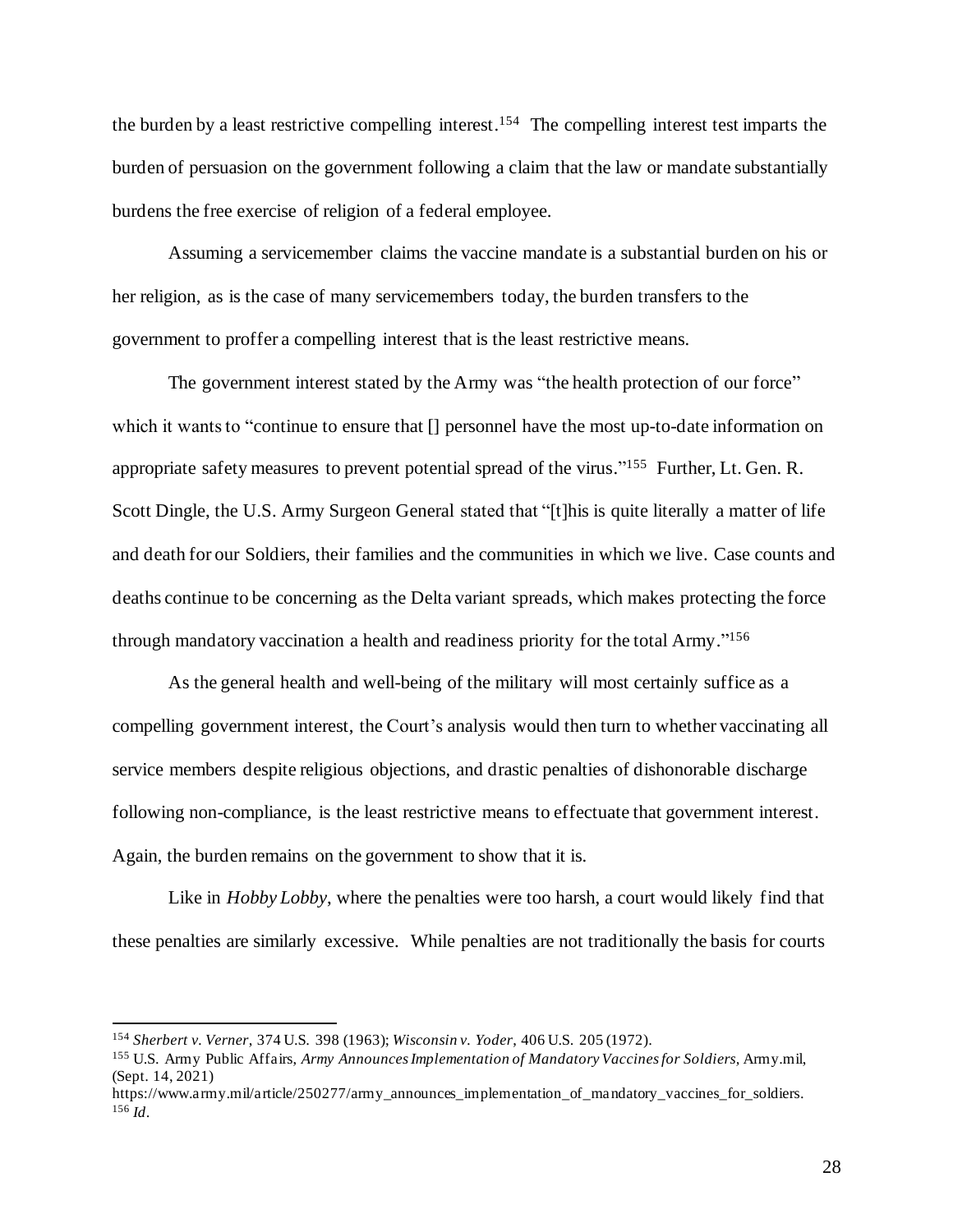to hold that the government's compelling interest is not the least restrictive, the Supreme Court has established that penalties are at least in part, a determinative factor in the analysis, especially when the penalties are especially harsh. 157 Similar to the penalties at issue in *Hobby Lobby* that were a basis for the Court applying strict scrutiny and a finding of a substantial burden because they were particularly harsh, the penalties at issue here, namely that non-compliance results in dishonorable discharge, a court would apply strict scrutiny and find that there exists a substantial burden on religion.

Prior to FDA approval of the vaccine, service members wore masks and got regular testing, which are measures that could be continued to be utilized if a servicemember exerts a religious exemption. Additionally, the military could require service members to practice other CDC guidelines such as social distancing.

In addition, many of the service members have already had Covid-19 and have robust anti-bodies from surviving the virus.<sup>158</sup> Many renowned studies have shown that these antibodies provide equal or more protection from severe reactions to the virus than does even the vaccine. 159

There have also been private companies and corporations like Regeneron that have developed other palliative care regimes such as monoclonal antibody treatment that provides protection for up to 8 months.<sup>160</sup>

<sup>157</sup> *Burwell v. Hobby Lobby Stores, Inc.*, 573 U.S. 682, 722 (2014).

<sup>158</sup> National Institutes of Health, *SARS-CoV-2 Antibodies Protect from Reinfection*, (Mar. 2, 2021), https://www.nih.gov/news-events/nih-research-matters/sars-cov-2-antibodies-protect-reinfection. <sup>159</sup> *Id*.

<sup>160</sup> Manojna Maddipatla , *Regeneron's COVID Antibody Drug Shows Protection for Up to 8 Months,* REUTERS, (Nov. 8, 2021)

https://www.reuters.com/business/healthcare-pharmaceuticals/regenerons-antibody-therapy-shows-long-termprotection-against-covid-19-2021-11-08/.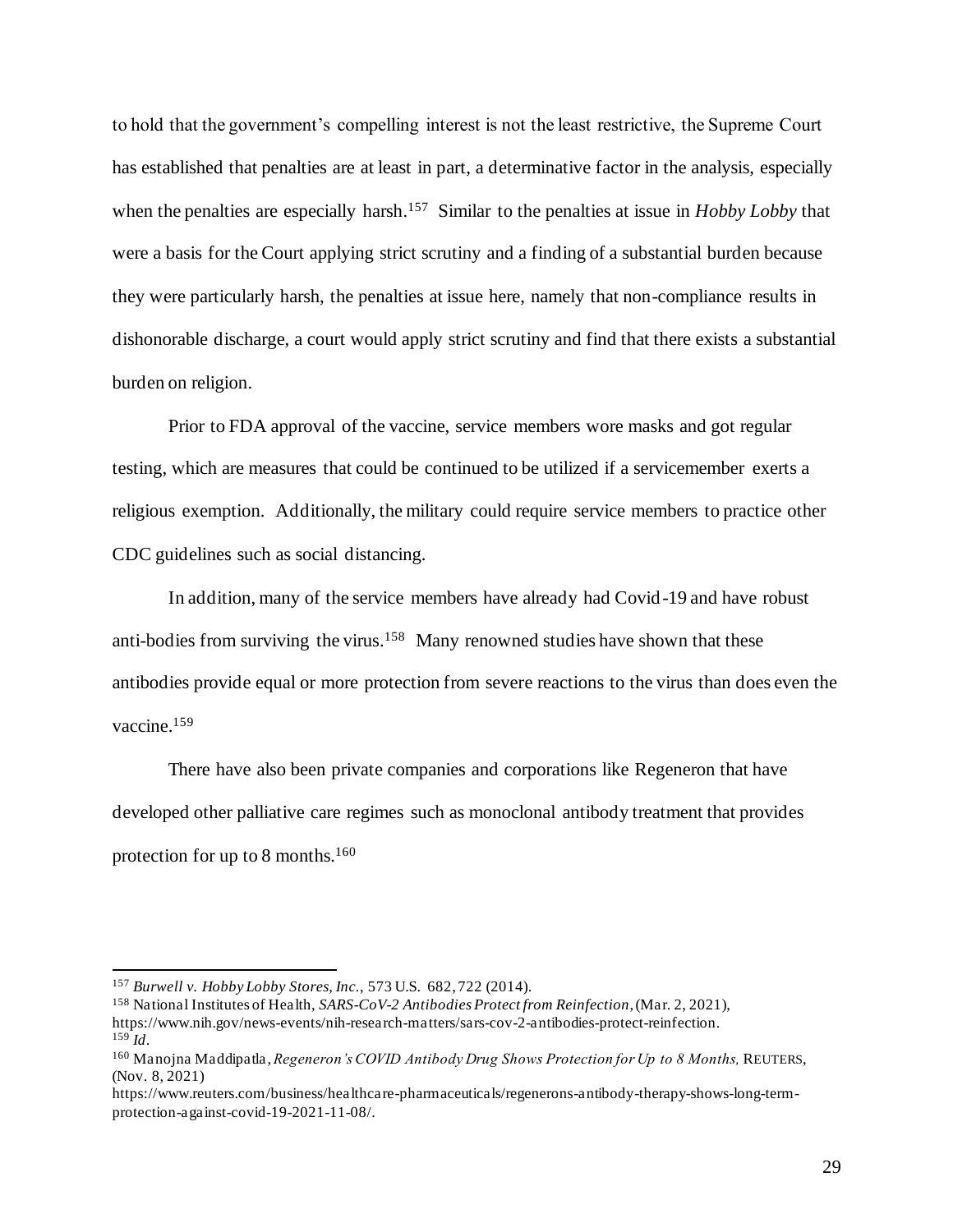In addition to combating the virus with other forms of treatment besides the vaccine, there are other least restrictive means than to mandate taking a vaccine and the subsequent harsh penalty of dishonorable discharge. The military could allow members to honorably discharge early. One of the major issues with dishonorable discharge is that the label stays with servicemembers for the rest of their lives, often harming their subsequent employment opportunities after their service has ended.<sup>161</sup> In addition, the servicemembers lose all financial benefits gained such as pensions and healthcare.<sup>162</sup>

These less restrictive alternatives could be the basis for a court to hold that the government is not utilizing the least restrictive means assuming they do have a compelling interest. Just like in *Hobby Lobby* where the court assumed the government had a compelling interest but still struck down the law based on the harshness of the penalties, a court may hold that the harsh penalties here are not the least restrictive means available.

D. Free Exercise Claims Against the Military for Vaccine Exemption

Secondly, under *Smith*, the Court carved out an exception to its generally applicable, facially neutral rule for governmental 'individualized assessments' referencing the origins of the *Sherbert* test. 163 The Court pointed out that the *Sherbert* test was:

developed in a context that lent itself to individualized governmental assessment of the reasons for the relevant conduct. [A] distinctive feature of unemployment compensation programs is that their eligibility criteria invite consideration of the *particular circumstances* behind an applicant's unemployment: [t]he statutory conditions [in *Sherbert* and *Thomas*] provided that a person was not eligible for unemployment compensation benefits if, without good cause, he had quit work or refused available work. The 'good cause' standard created a mechanism for individualized exemptions. 164

<sup>161</sup> Law for Veterans, *Types of Military Discharge and What They Mean for Veterans,* Lawforveterans.org, (Dec. 2, 2021) https://www.lawforveterans.org/work/84-discharge-and-retirement/497-military-discharge. <sup>162</sup> *Id.*

<sup>163</sup> *Smith*, 494 U.S. 872.

<sup>164</sup> *Id.* at 884 (emphasis added).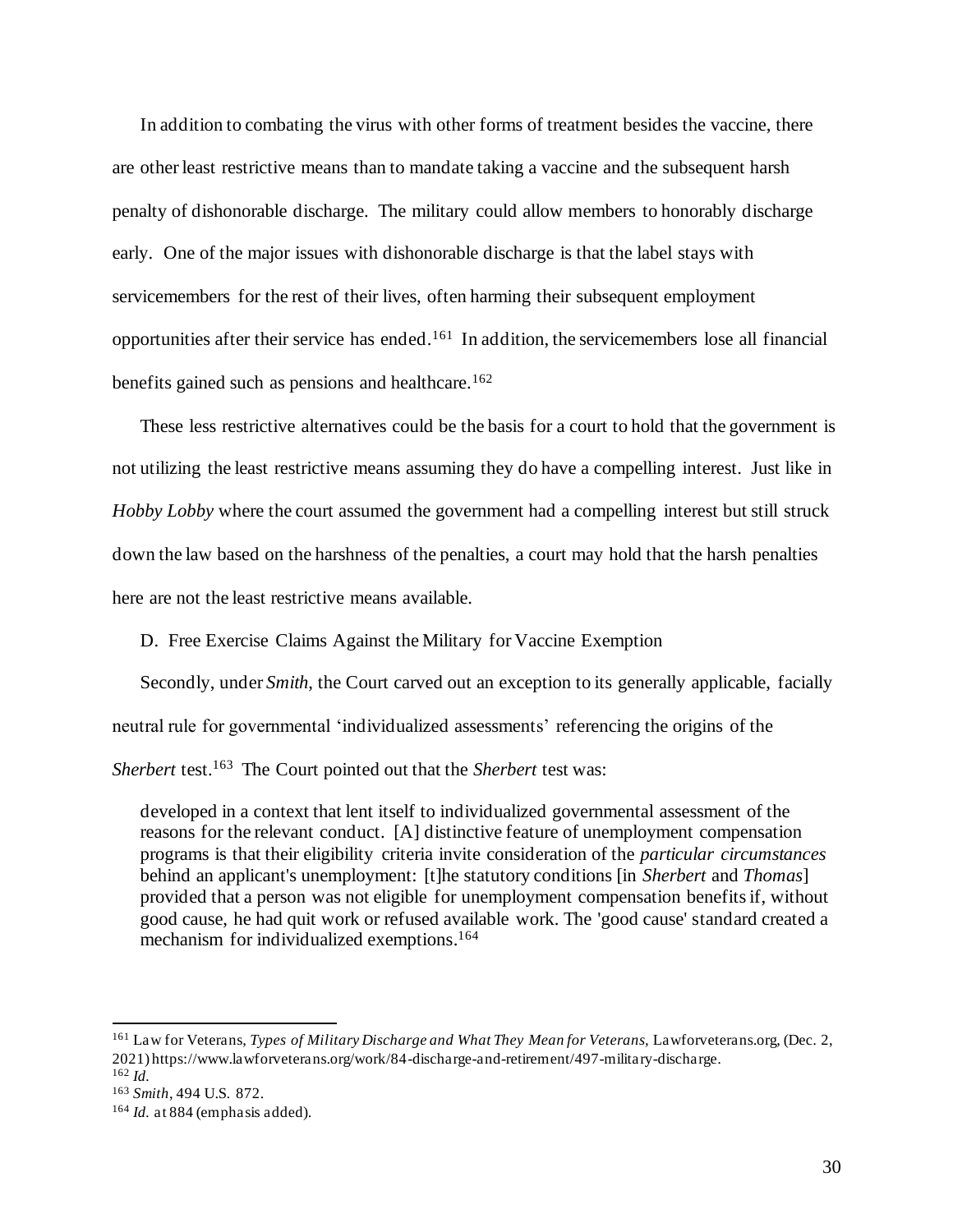Thus, there still exists an individual assessment, strict scrutiny analysis under *Smith* when the government first assesses an individual based on individual circumstances and even more applicable when the individual's unemployment is the basis of the assessment.<sup>165</sup>

For a servicemember, the military assesses individuals on an individual basis and his or her unemployment, in the form of dishonorable discharge, is one of the possible results of the assessment. Under *Smith*, the government's individual assessment should be subject to strict scrutiny. A servicemember's claim of religious exemption thus should shift the burden to the government to prove a compelling interest and that dishonorable discharge is the least restrictive means of obtaining this interest.

In addition, cases like *Brooklyn Diocese* and *Tandon* highlight the Court's future trend and general propensity to find unconstitutional government infringing action that burdens religion when the action treats religious institutions differently than secular ones. In both those cases the Court struct down emergency mandates promulgated by states that singled out religious institutions.<sup>166</sup> The Court will always use strict scrutiny when religious institutions are targeted and in both cases the government interests of public health and safety were not found sufficiently compelling nor narrowly tailored to overcome the burden imposed on religion.

## VI. Conclusion

In sum, courts have historically enforced, upheld, and made available religious exemptions, when interpreting the protections found in the First Amendment's Free Exercise Clause. While Supreme Court jurisprudence has evolved, and pivoted in the Supreme Court's decision in *Smith*, religious free exercise, generally, remains protected by the First Amendment, federal statutes, and courts alike. Although the Supreme Court's decision in *Smith* changed its analysis of Free

<sup>165</sup> *Id.*

<sup>166</sup> *Brooklyn Diocese*, 141 S. Ct. 63 (2020); *Tandon v. Newsom*, 141 S. Ct. 1294 (2021).